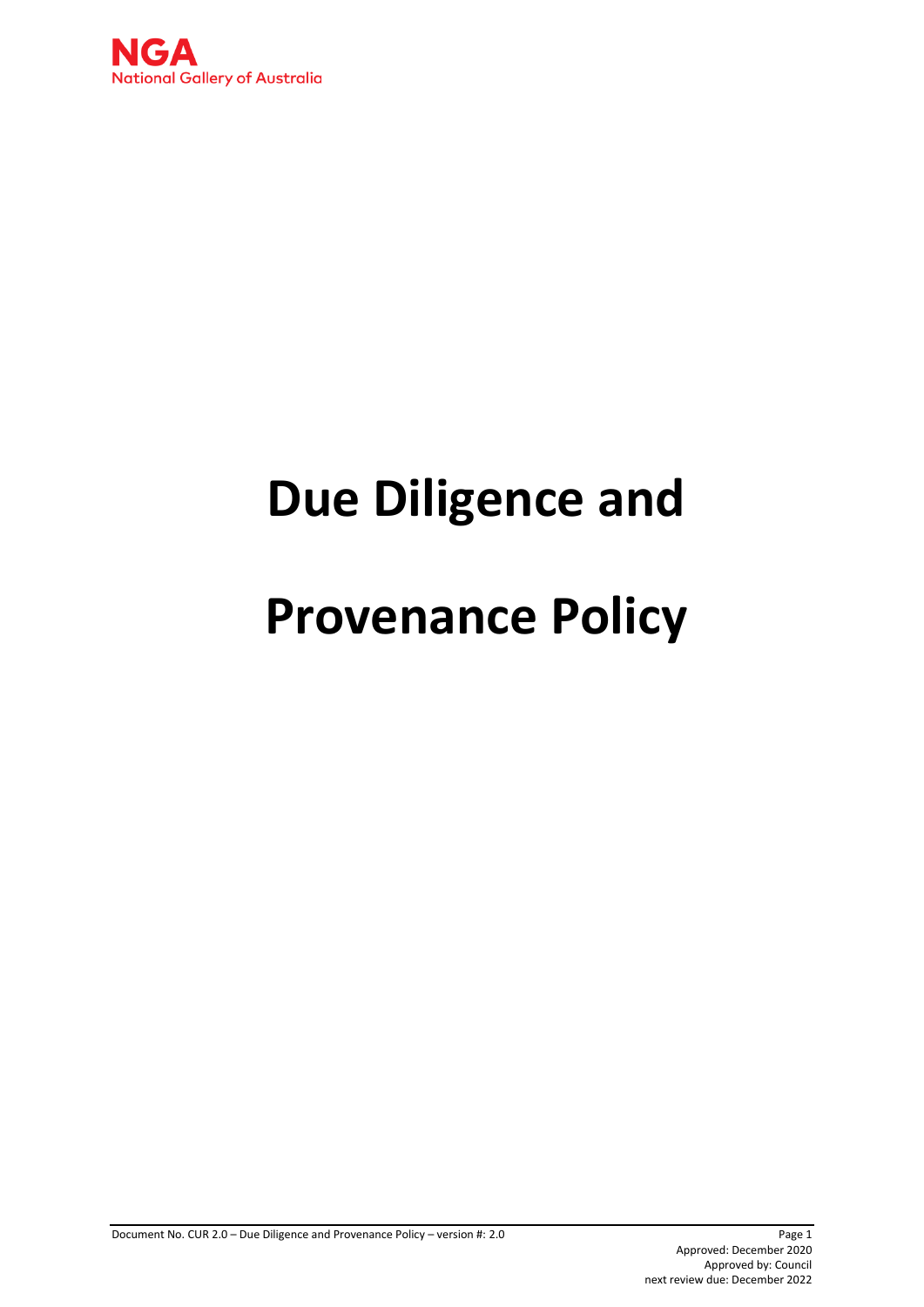# **Summary**

| Due Diligence and Provenance Policy                             |                                                                                                                                                                                                                                                                                                                                                                                                                                                                                                                                                                                                                                                                                                                                                                                                                                                            |
|-----------------------------------------------------------------|------------------------------------------------------------------------------------------------------------------------------------------------------------------------------------------------------------------------------------------------------------------------------------------------------------------------------------------------------------------------------------------------------------------------------------------------------------------------------------------------------------------------------------------------------------------------------------------------------------------------------------------------------------------------------------------------------------------------------------------------------------------------------------------------------------------------------------------------------------|
| Description of policy                                           | This policy sets out the principles the Gallery<br>adheres to and the factors it considers when<br>assessing and conducting due diligence and<br>provenance research that informs and guides the<br>Gallery's decision-making when considering<br>acquisitions, loans and matters relating to the<br>collection.                                                                                                                                                                                                                                                                                                                                                                                                                                                                                                                                           |
| Policy applies to                                               | $\boxtimes$ NGA wide<br>$\square$ Specific (e.g. Department)                                                                                                                                                                                                                                                                                                                                                                                                                                                                                                                                                                                                                                                                                                                                                                                               |
| Policy status                                                   | $\Box$ New policy<br>$\boxtimes$ Revision of existing policy                                                                                                                                                                                                                                                                                                                                                                                                                                                                                                                                                                                                                                                                                                                                                                                               |
| Approval authority                                              | Director                                                                                                                                                                                                                                                                                                                                                                                                                                                                                                                                                                                                                                                                                                                                                                                                                                                   |
| Responsible officer                                             | Assistant Director, Artistic Programs                                                                                                                                                                                                                                                                                                                                                                                                                                                                                                                                                                                                                                                                                                                                                                                                                      |
| Contact area                                                    | <b>Artistic Programs</b>                                                                                                                                                                                                                                                                                                                                                                                                                                                                                                                                                                                                                                                                                                                                                                                                                                   |
| Date of policy review*                                          | <b>June 2022</b>                                                                                                                                                                                                                                                                                                                                                                                                                                                                                                                                                                                                                                                                                                                                                                                                                                           |
| Related policies, procedures,<br>guidelines and local protocols | <b>National Gallery Act 1975</b><br>Public Governance, Performance and<br><b>Accountability Act 2013</b><br><b>Financial Delegations</b><br>Vision for the National Gallery of Australia<br>Vision for the national collection<br>Aboriginal and Torres Strait Islander Cultural<br><b>Rights and Engagement Policy</b><br><b>Acquisitions Policy</b><br><b>Deaccessioning Policy</b><br><b>Inward Loans Policy</b><br><b>Exhibitions Development Policy</b><br>Fraud Control Plan and Fraud Strategy<br>Copyright Act 1968<br>Privacy Act 1988<br>Australian Best Practice Guide to Collecting<br>Cultural Material, 2015<br>Collections Law: Legal Issues for Australian<br>Archives, Galleries, Libraries and Museums<br>http://www.collectionslaw.com.au/contents<br>*Unless otherwise indicated, this policy will still apply beyond the review date. |
|                                                                 |                                                                                                                                                                                                                                                                                                                                                                                                                                                                                                                                                                                                                                                                                                                                                                                                                                                            |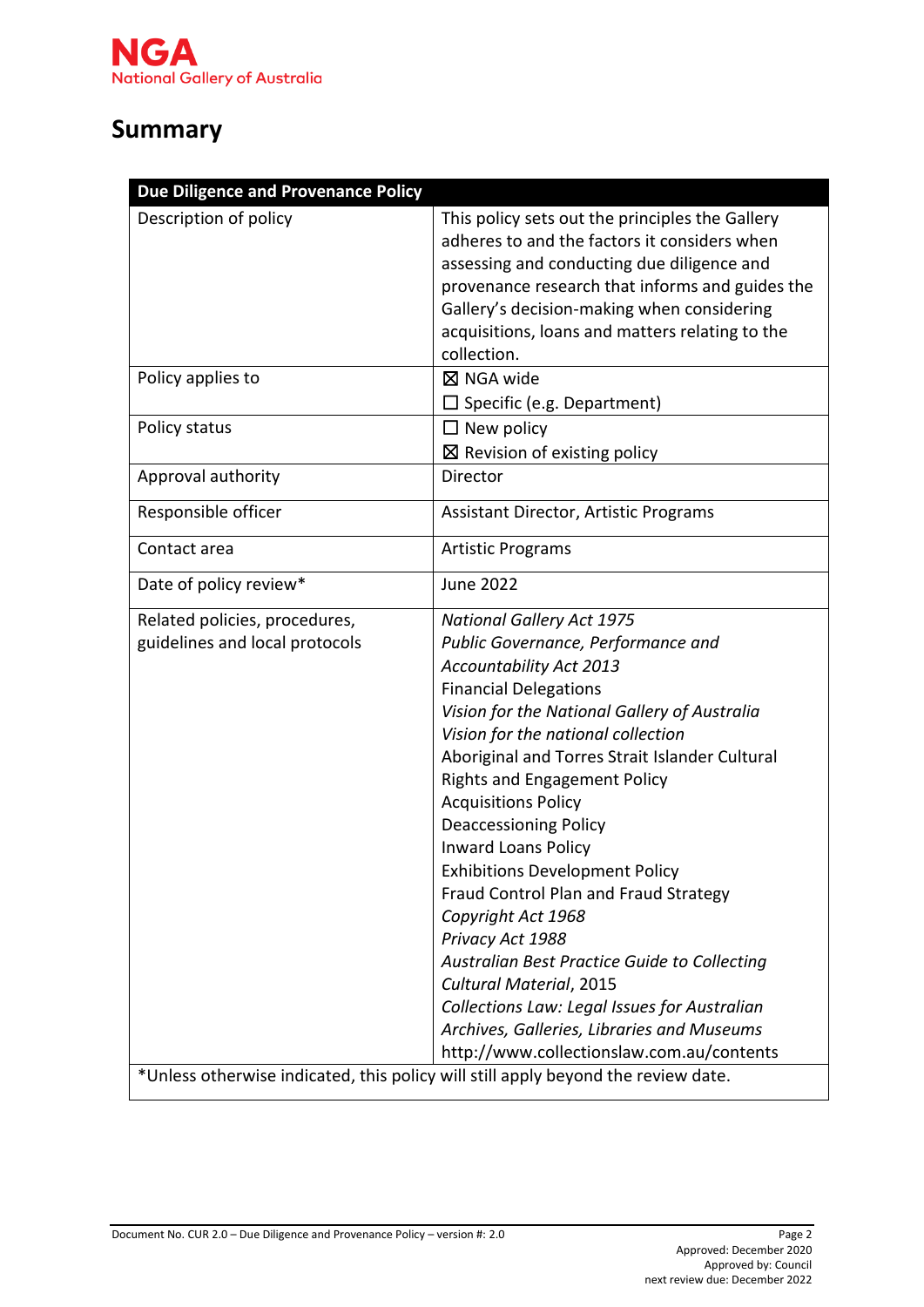

# **Approvals**

| <b>Position</b>                             | Name               | <b>Endorsed</b> | Date |
|---------------------------------------------|--------------------|-----------------|------|
| Assistant<br>Director, Artistic<br>Programs | Natasha Bullock    | Yes / No        |      |
| <b>Director</b>                             | Nick Mitzevich     | Yes / No        |      |
| <b>Council Chair</b>                        | <b>Ryan Stokes</b> | Yes / No        |      |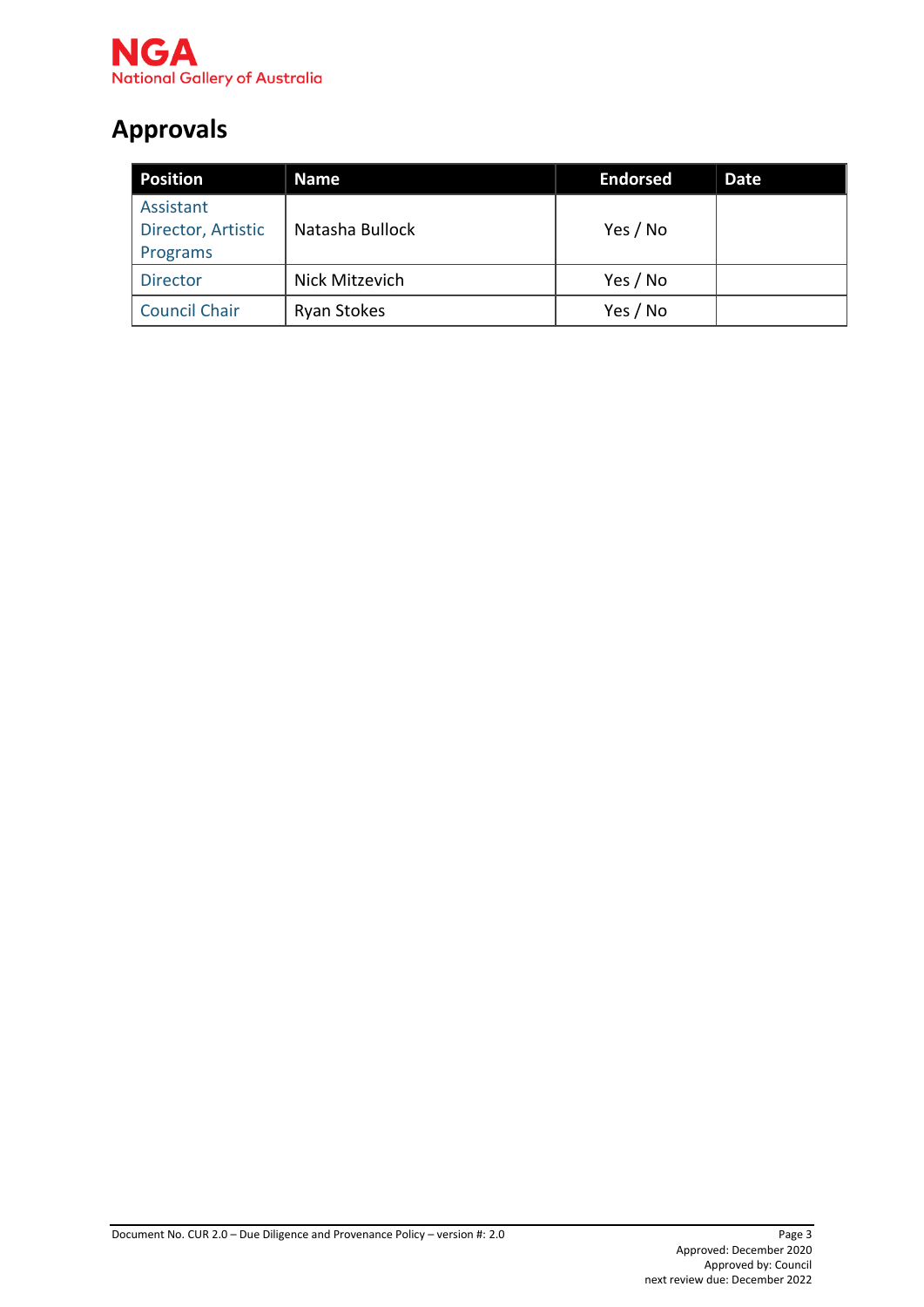

# **Table of Contents**

| 1.  |  |
|-----|--|
| 2.  |  |
| 3.  |  |
| 4.  |  |
| 5.  |  |
|     |  |
| 5.2 |  |
| 5.3 |  |
| 5.4 |  |
| 5.5 |  |
| 6.  |  |
| 6.1 |  |
| 6.2 |  |
| 6.3 |  |
|     |  |
|     |  |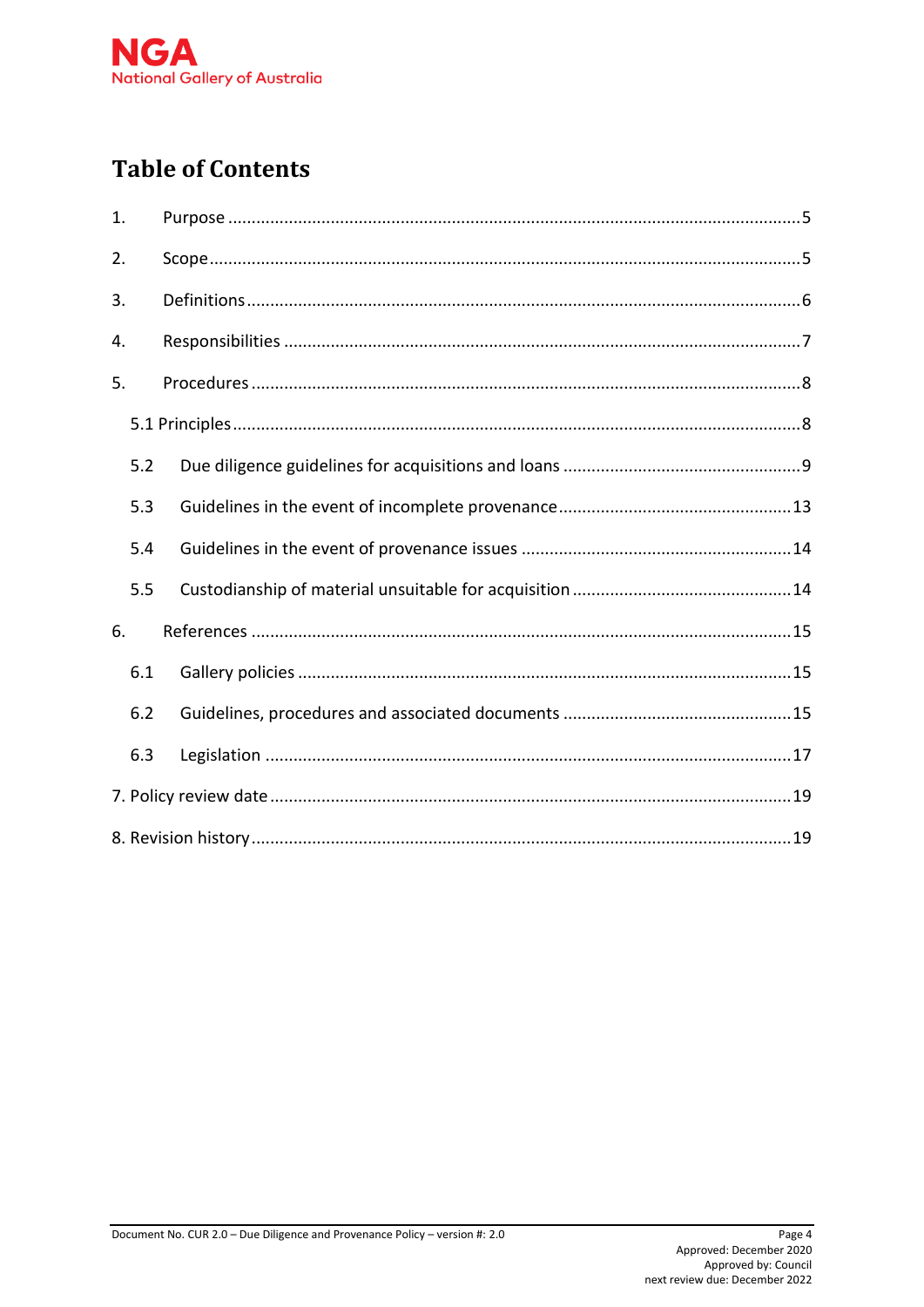# <span id="page-4-0"></span>**1. Purpose**

The Gallery and its functions are determined by the *National Gallery Act 1975*. The principal objectives of the Gallery, as outlined in section 6 of the Act, are to develop and maintain a national collection of works of art, and to exhibit, or to make available for exhibition by others, works of art from the national collection or that are otherwise in the possession of the Gallery. The objectives of this policy are to ensure that in carrying out these functions the Gallery:

- (a) conforms to appropriate legislation, policy and guidelines and develops, maintains and exhibits the collections and selects inward loans in a legal, ethical, responsible and accountable manner;
- (b) applies rigorous, accountable and transparent standards in the undertaking of due diligence research and assessment of provenance in relation to prospective acquisitions, the existing collection and inward loans;
- (c) acquires and borrows material that is authentic and for which a reliable chain of ownership has been established and/or which is assessed through sound professional judgement to have a secure title and history of legal and ethical transactions;
- (d) maintains its standing and reputation for implementing best practice in the public eye and the museum community, both nationally and internationally; and
- (e) does not directly or indirectly endorse or provide an incentive to the illegal or unethical trade in cultural material and avoids any act or omission that may attract legal liability, involve the Gallery in civil or criminal proceedings or otherwise compromise the Gallery's position and reputation.

# <span id="page-4-1"></span>**2. Scope**

This policy applies to all activities relating to conducting due diligence and the investigation of provenance in the development and management of the collections and inward loans. Collections included in the scope of this document are the national collection of art (also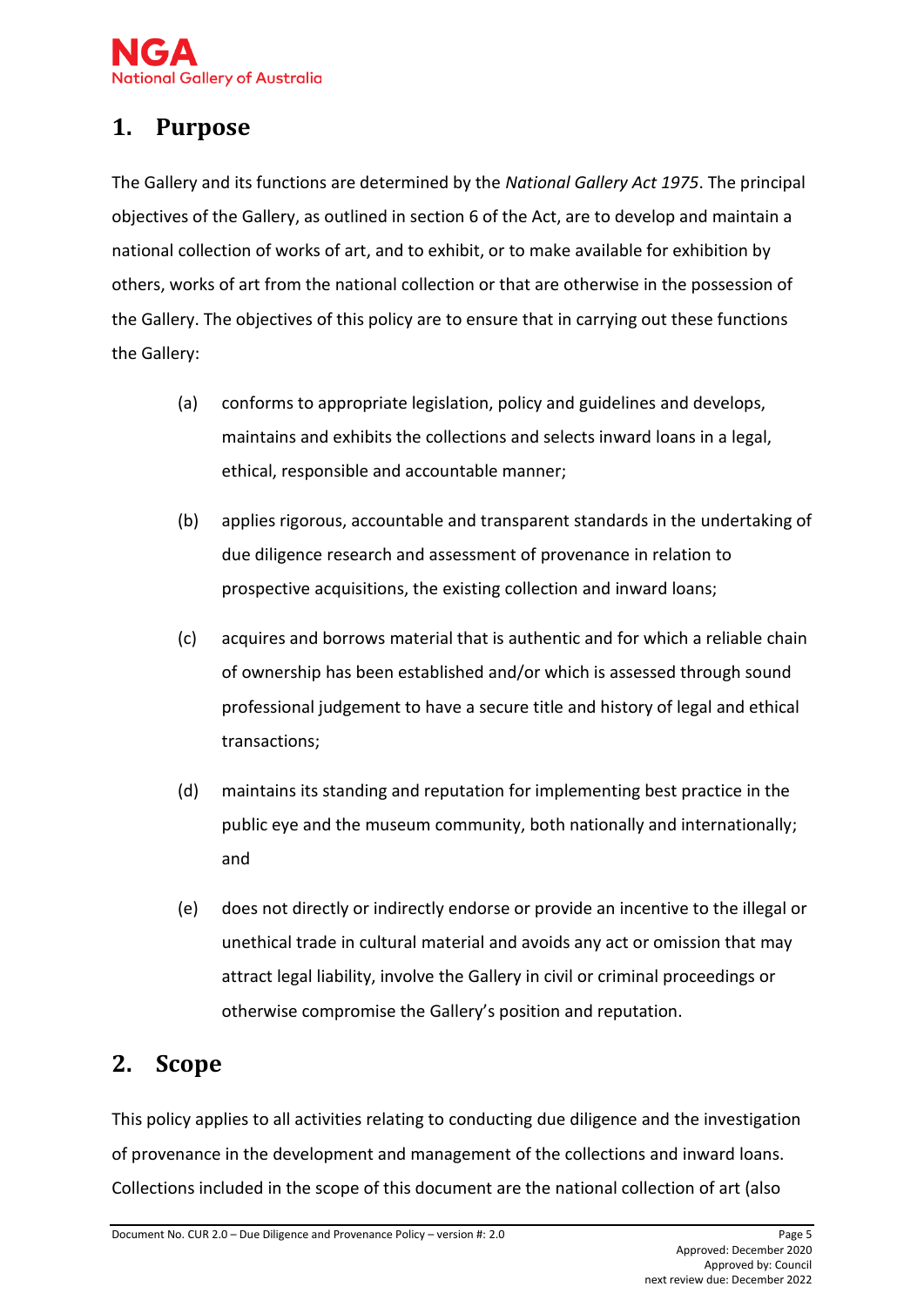

referred to as the permanent collection), Study Collection (previously Art Archive) and Research Library Archive.

# <span id="page-5-0"></span>**3. Definitions**

**Acquisition** means the process of obtaining valid title to collection material, in accordance with the Acquisitions Policy.

**Act** means the *National Gallery Act 1975*.

**Collection** means collection material in various media that is Gallery property and has been formally acquired. For the purposes of this policy, the terms collection material, work of art, work and related terms are used interchangeably to describe all art or other material acquired for the collections covered by the scope of this policy.

**Council** means the governing Council of the Gallery under the Act.

**Director** means the Director of the Gallery appointed under the Act and includes a person appointed by the Minister as acting Director.

**Due Diligence** means the thorough assessment of collection material or a potential inward loan to evaluate its authenticity, ownership, legal and ethical status and provenance and to identify and assess any gaps.

**Gallery** means the National Gallery of Australia, a statutory authority established in accordance with the Act.

**Inward Loan** means any contracted arrangement for the transfer of possession of a work of art or other material to the Gallery on a temporary basis under which the transferor grants a temporary right of possession to the Gallery, in accordance with the Inward Loans Policy.

**Material** means one or more works of art or archival or collection study items in various media that have been formally acquired or are under consideration for loan. For the purposes of this policy, the terms collection material, work of art, work and related terms are used interchangeably to describe all art or other material acquired for the collections or for other uses covered by the scope of this policy.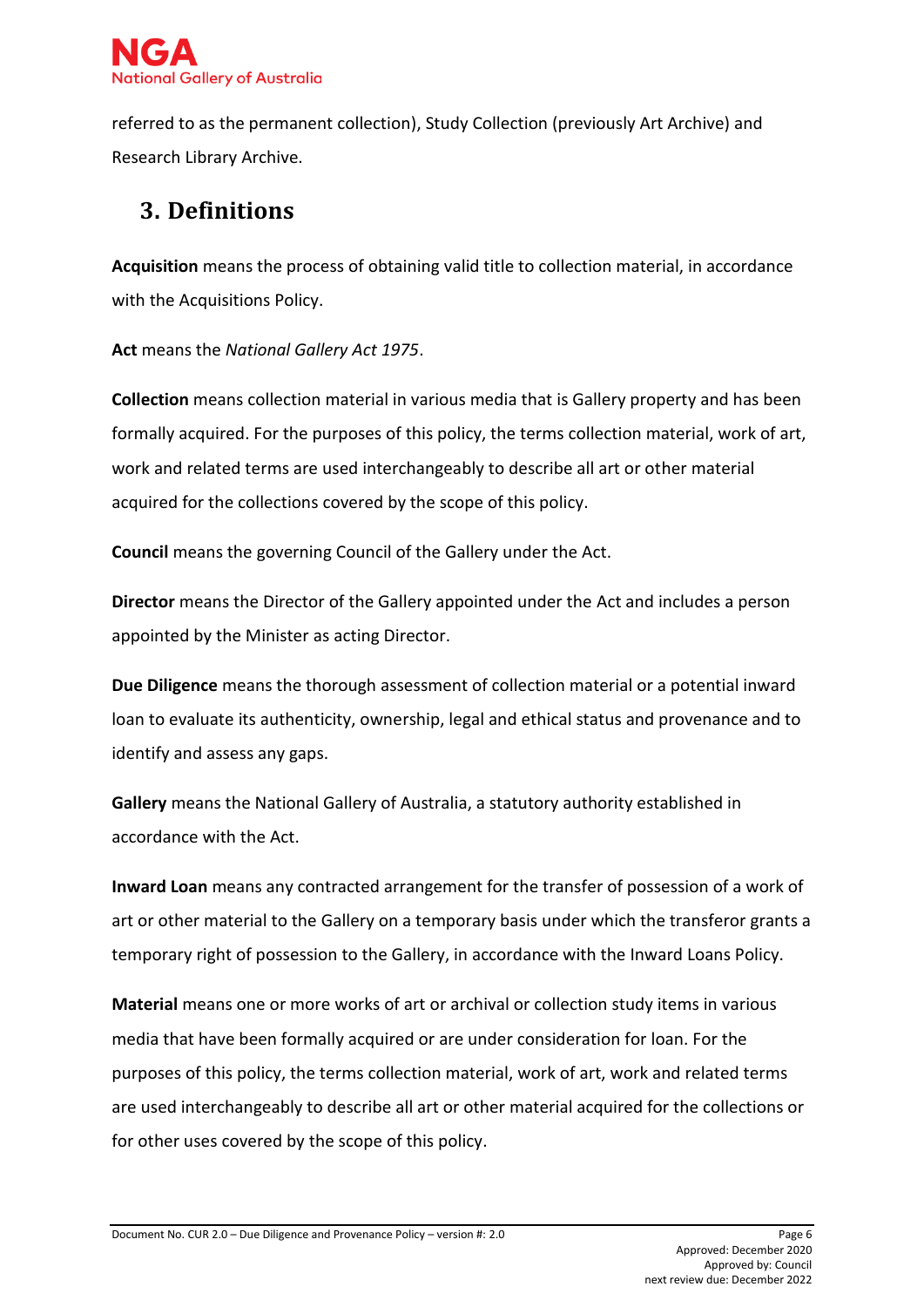

**Outward Loan** means any contracted arrangement for the transfer of possession of a work of art or other material from the Gallery to another party or parties on a temporary basis under which the Gallery grants a temporary right of possession to the borrower, in accordance with the Outward Loans Policy.

**Provenance** means the history and ownership of an item from the time of its discovery or creation to the present day, from which authenticity and ownership may be determined.

**Title** means the legal right to ownership of property.

# <span id="page-6-0"></span>**4. Responsibilities**

Gallery staff involved in conducting, assessing and acting on provenance and due diligence research are bound by the Gallery's Ethics Framework and other relevant Gallery documents, including but not limited to the Code of Ethics, Professional and Personal Conduct Guidelines, Fraud Strategy and Record-Keeping Policy.

**Curators and archivists:** review and assess potential collection material and loans for title and significance and prepare acquisition and loan submissions that include a due diligence and provenance investigation for the consideration of the Curator, Provenance, Assistant Director, Artistic Programs, the Director, Council and, where necessary, the Minister responsible for the arts.

**Curator, Provenance:** works with curators and archivists to identify prospective acquisitions and loans that require due diligence and provenance research, providing support and evaluating research outcomes to clarify and assess legal and ethical risks associated with the material, if any.

**Assistant Director, Artistic Programs:** in consultation with curators, archivists and the Director oversees the selection of material proposed for collection and inward loan and ensures that the assessment of these proposals is undertaken in accordance with this policy and related policies, plans and procedures. Responsible for acquisition and loan submissions, including approving and making recommendations based on the due diligence and provenance investigation.

**Director:** reviews and approves proposed acquisitions within the Director's delegation or makes a recommendation regarding the proposed acquisition to the Collections Committee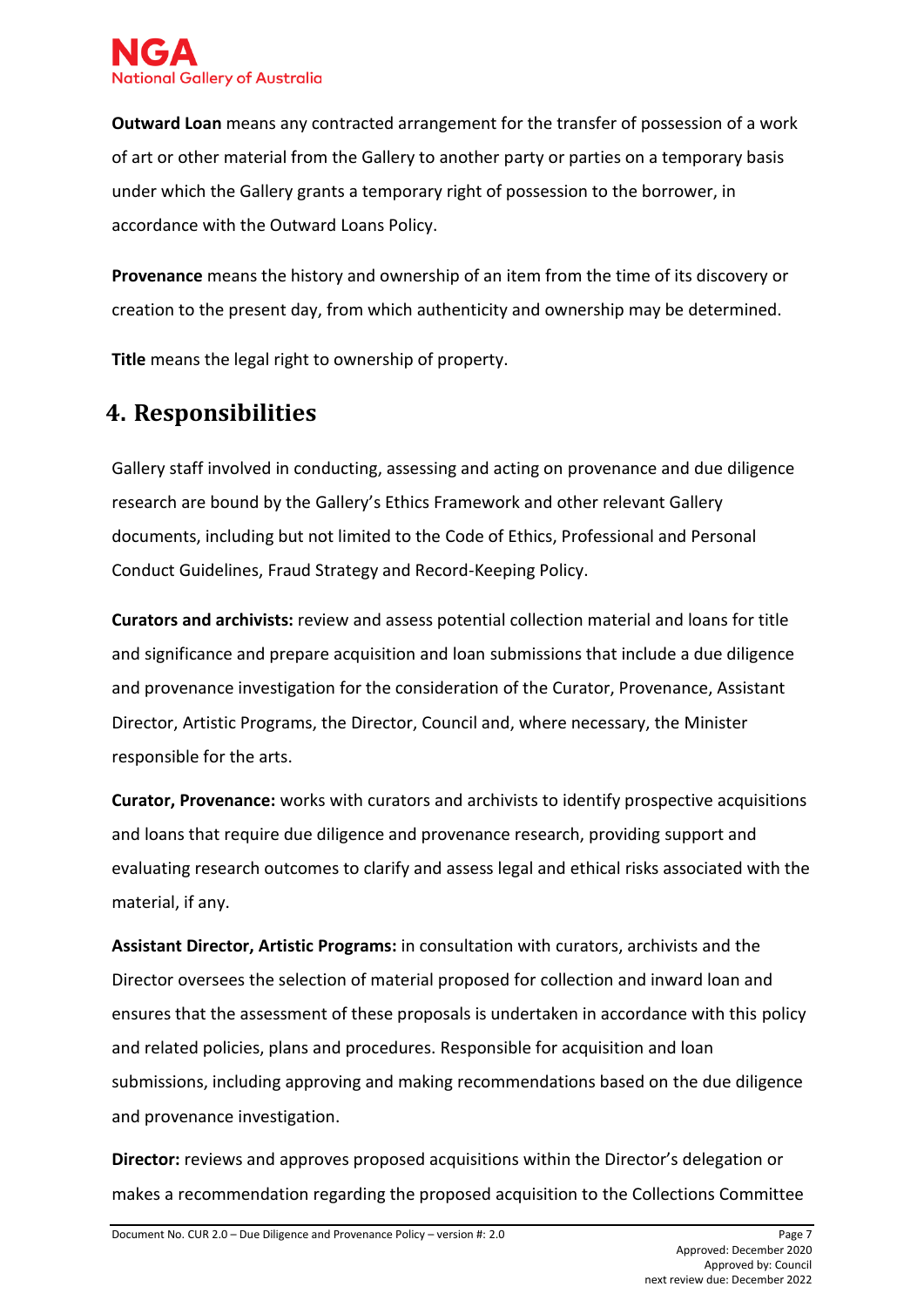

Chair, the Collections Committee, the Council Chair, or, where necessary, the Minister responsible for the arts.

**Governance and Reporting Manager:** ensures Council acquisition process is documented. **Head of Registration:** ensures all documentation of acquisitions or loans is completed.

# <span id="page-7-0"></span>**5. Procedures**

# <span id="page-7-1"></span>**5.1 Principles**

The following principles regarding due diligence research and provenance inform the Gallery's decision-making when considering acquisitions, inward loans and other matters relating to the collections:

- (a) The Gallery complies with the Australian Government's *Protection of Movable Cultural Heritage Act 1986*, the *Protection of Cultural Objects on Loan Act 2013* and the *Protection of Cultural Objects on Loan Regulation 2014*.
- (b) The Gallery recognises the UNESCO *Convention on the Means of Prohibiting and Preventing the Illicit Import, Export and Transfer of Ownership of Cultural Property 1970* and acknowledges that Australia is a signatory to the Convention. The Gallery is guided by the *ICOM Code of Ethics*, the Museums Australia *Code of Ethics*, the *Australian Best Practice Guide to Collecting Cultural Material* and other industry documents referenced in section 6.2.2.
- (c) The Gallery's approved acquisition strategies and collection, loan and exhibition development policies give effect to international conventions, Australian legislation and the highest standards of ethical and professional practice. All collecting and borrowing is done within the framework of these policies.
- (d) The Gallery does not support the illicit trade in works of art, such as those appropriated by theft or other illicit means during times of civil unrest and armed conflict; obtained by destruction or defacing of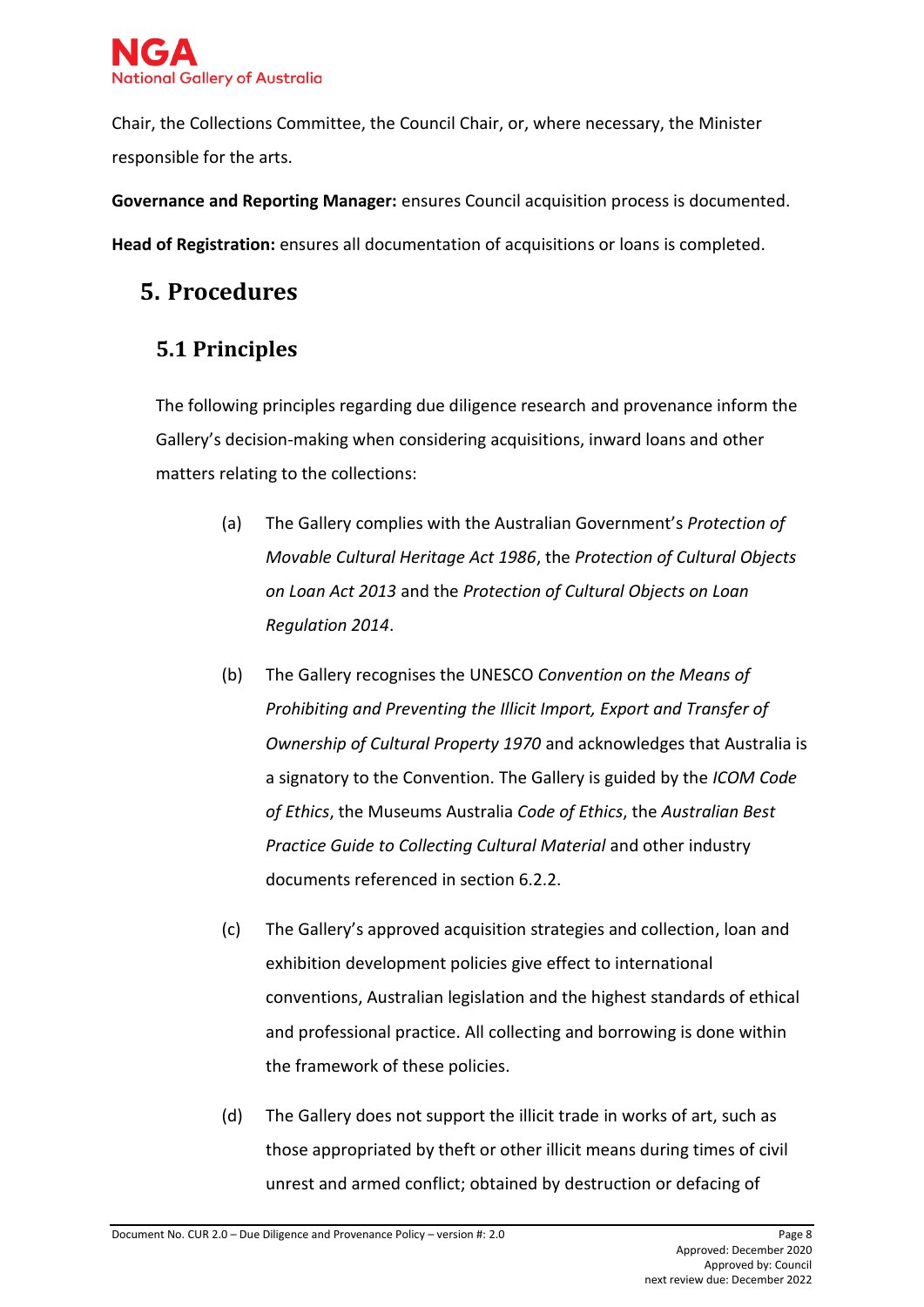

ancient monuments; or stolen from individuals, communities, nations and museums or other repositories. All available measures are implemented to avoid acquiring, exhibiting or borrowing such objects.

- (e) The Gallery is committed to respecting cultural sensitivities in the collecting, display and publication of works of art and supports best practice protocols to inform fair, sensitive and effective consultation in dealing with Indigenous artists and communities. The principles enshrined in the Aboriginal and Torres Strait Islander Cultural Rights and Engagement Policy are applied in relation to due diligence and provenance activities and are extended where practicable to all activities related to Aboriginal and Torres Strait Islander artists and communities and Indigenous artists and communities in and from other countries.
- (f) The Gallery recognises that some material for which provenance information is incomplete or unobtainable may deserve to be publicly displayed, preserved, studied and published because of its rarity, importance and aesthetic merit, and to ensure that it is widely published and viewed to increase the possibility of further information being offered.

### <span id="page-8-0"></span>**5.2 Due diligence guidelines for acquisitions and loans**

An assessment of provenance and the outcome of due diligence investigations is taken into account when selecting material for acquisition or inward loan prior to submission to the appropriate delegate for approval. Provenance is re-examined prior to the publication, display or outward loan of existing collection material. Curators and archivists are responsible for researching the provenance of material already acquired as well as material under consideration for acquisition or loan.

To gather information, the Gallery makes inquiries of prospective donors, vendors, lenders and third parties and conducts extensive research. The present owner is made aware that in the event of a substantiated claim against the work of art or other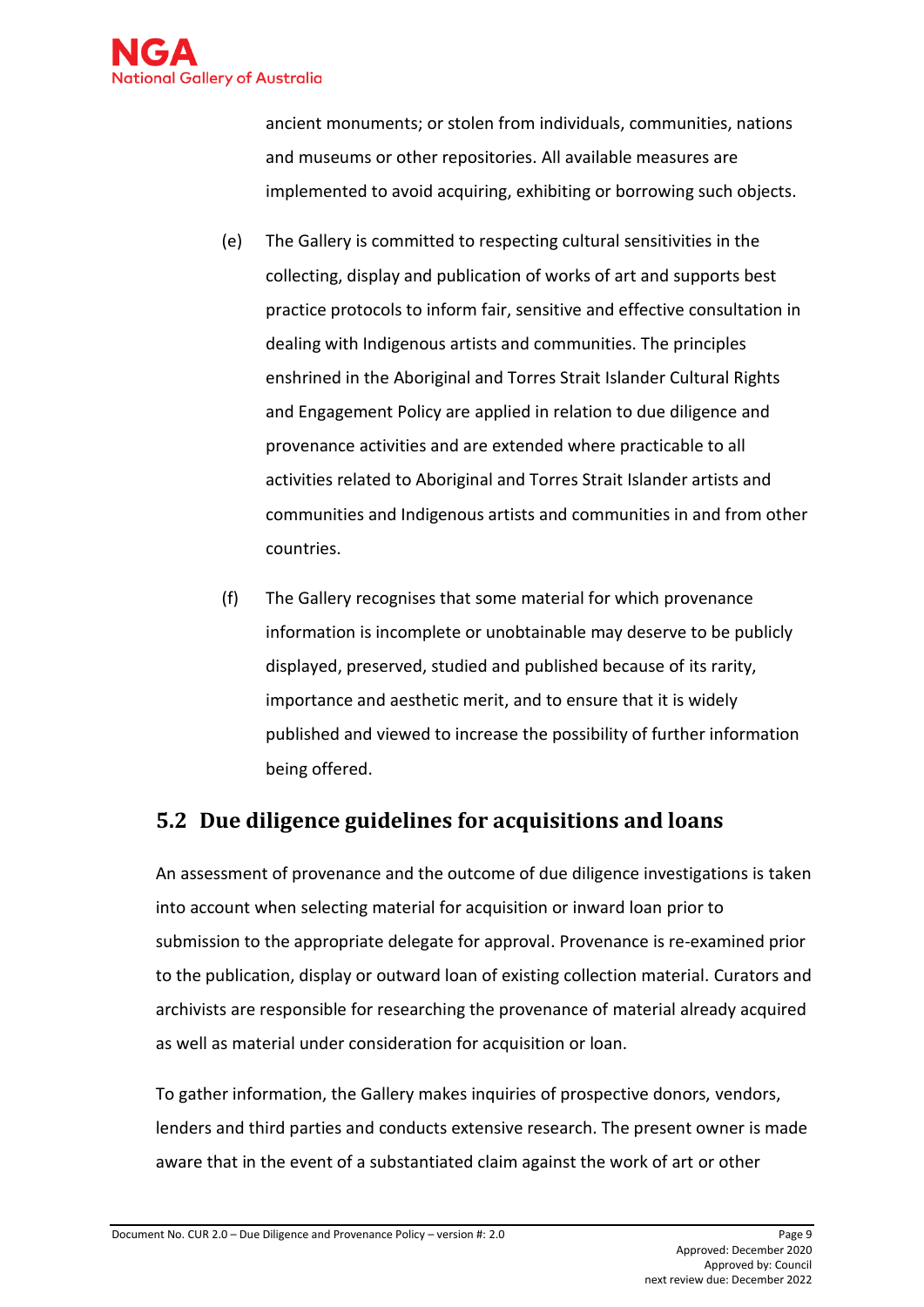

collection material, the Gallery will comply with relevant Australian legislation and industry guidelines.

#### **5.2.1 Objectives**

The objectives of due diligence research include, but are not limited to, establishing:

- (a) authenticity;
- (b) title;
- (c) a history of legal trade, export and import;
- (d) a history of ethical trade;
- (e) that the material is appropriate for the Gallery's collections or exhibitions program and is not an object of significance to an Aboriginal or Torres Strait Islander community or Indigenous or other community in or from another country that is required by law or the principles of best practice to be returned to its country or community of origin.

#### **5.2.2 Research and evaluation**

These objectives are accomplished by evaluating aspects of the history of the material, including, but not limited to:

- (a) the artist, cultural association of the creator, place of creation or archaeological point of origin;
- (b) date of creation;
- (c) ownership history;
- (d) countries in which it has been located and when;
- (e) exhibition history;
- (f) publication history;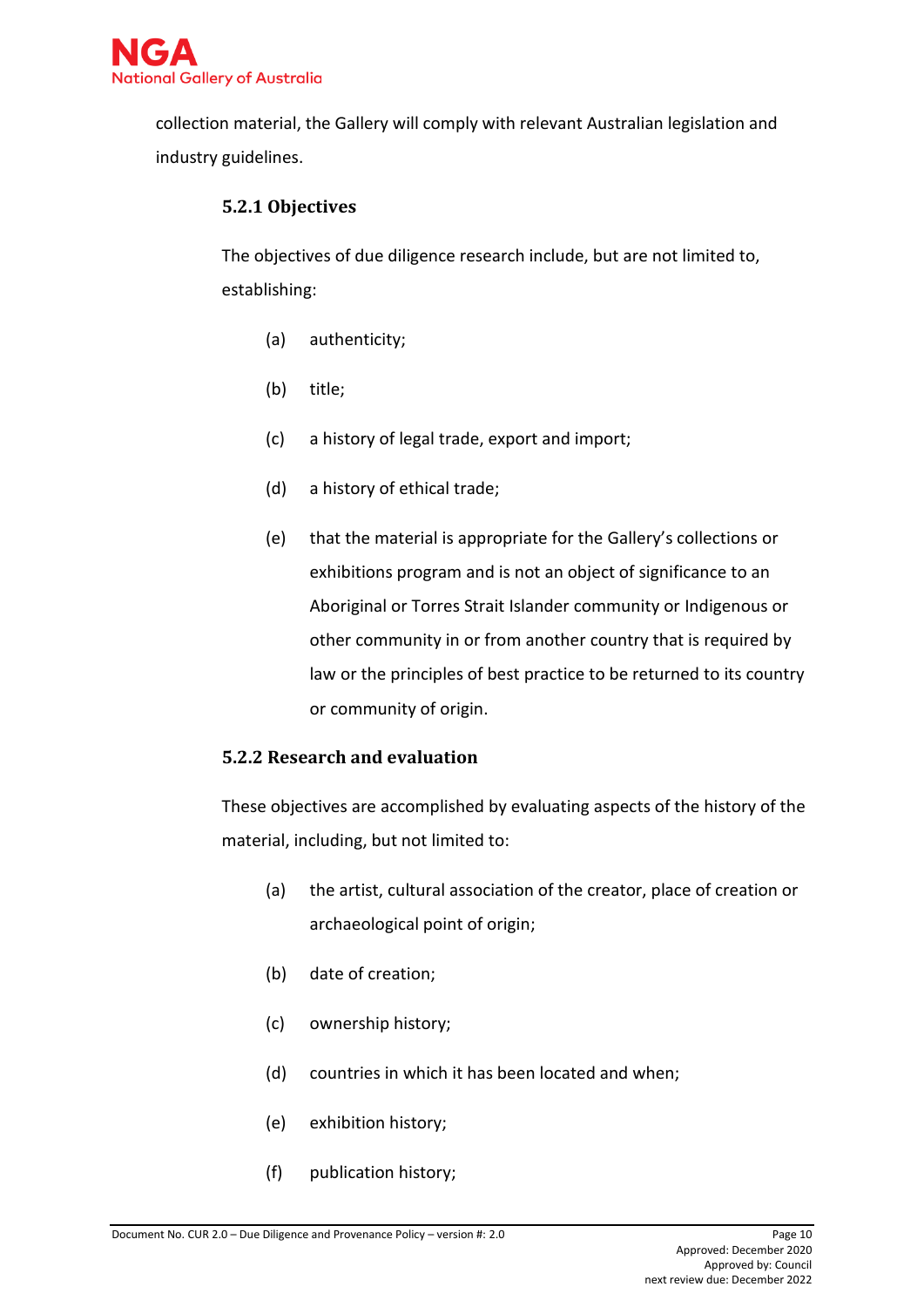

- (g) whether claims to ownership have been made;
- (h) the nature of the material and the market for it;
- (i) whether it appears in relevant databases of stolen or contested works;
- (j) the reputation and personal circumstances of current and previous owners and other people or entities associated with the material; and
- (k) the circumstances under which it is being offered.

In addition, the Gallery requires the seller, donor or lender to provide warranties and indemnities as to their account of title or possession.

#### **5.2.3 Consultation and documentation**

The Gallery implements a range of measures in the conduct of due diligence and verification of provenance. These include, but are not limited to:

- (a) obtaining documentation with respect to the history of the material, including import and export documents where relevant;
- (b) requiring vendors, donors, lenders and their representatives to provide all available evidence and documentation regarding the origins and provenance of material offered for acquisition or loan;
- (c) in the case of auction sales, seeking documentary proof of provenance from the vendor via the auction house in addition to conducting independent research on the material;
- (d) where appropriate, consulting authorities (for example: government, community representatives, museums, cultural centres and keeping places) in the country of origin regarding relevant cultural heritage and export legislation;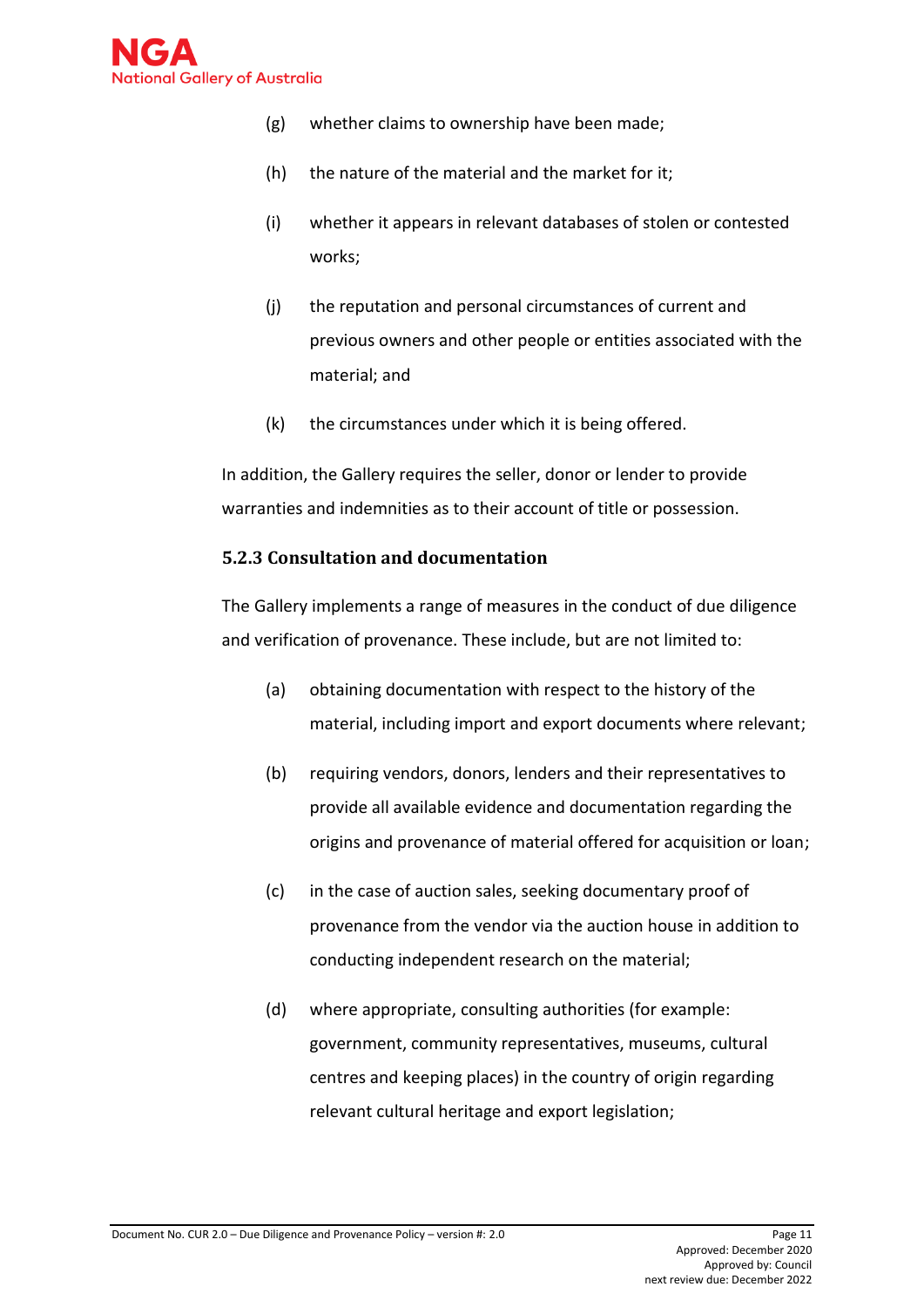

- (h) considering cultural sensitivities in the collecting, display and any other use of material, including online, and where appropriate and possible actively consulting with relevant persons, communities, community representatives, government authorities, museums, cultural centres and keeping places.
- (i) resources drawn upon in the conduct of due diligence research include, but are not limited to:
	- i. public records, archives and published and unpublished sources;
	- ii. professional networks and specialist consultants; and
	- ii. physical and/or scientific examination of the material.

The results of the curator's or archivist's due diligence research are recorded in the Due Diligence and Provenance Checklist, which is assessed by the Curator, Provenance, then submitted with the loan or acquisition submission to the Assistant Director, Artistic Programs, for approval prior to the commencement of any arrangements to acquire or borrow the material. The documents are placed on the relevant file. A chain of ownership, expressed and interpreted in line with the Gallery's provenance style guide, along with other relevant information, is entered into the relevant fields of the Collection Management System, *Provenance Internal* and *Provenance Public*  (redacted as appropriate).

#### **5.2.4 Outcome of investigations**

The Gallery only acquires or borrows materials where:

- (a) information about the provenance and authenticity of the material can reasonably be ascertained and independently verified;
- (b) a critical evaluation has been undertaken of any gaps in the provenance information;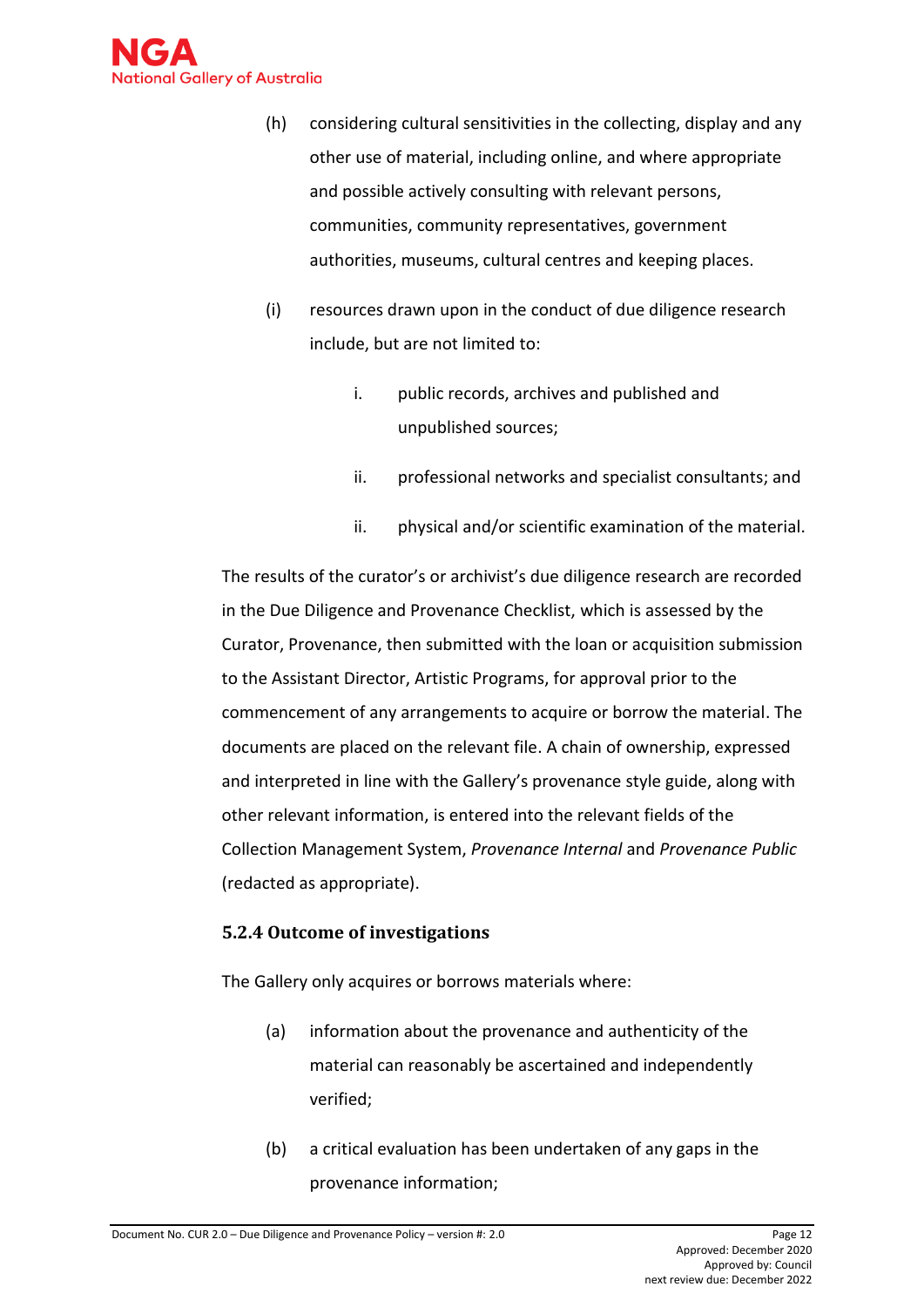

- (c) the Gallery is satisfied that the material was exported from its country of origin and any intermediary country in accordance with that country's laws and lawfully imported into Australia or is eligible to be;
- (d) any prior disputes or wrongdoings have been assessed and evidence sought of the binding settlement, abandonment or remission of liability, or that any claim has been otherwise extinguished on binding terms and in circumstances that do not compromise the contemporary ethical status of the material; and
- (e) the origin and source and the identity of any community, family or individual that may wish to assert a legal and/or customary interest or cultural right in the material have been identified and representatives of relevant communities have been consulted with in accordance with the Due Diligence and Provenance Checklist and the Aboriginal and Torres Strait Islander Cultural Rights and Engagement Policy.

# <span id="page-12-0"></span>**5.3 Guidelines in the event of incomplete provenance**

The Gallery recognises that complete and unbroken records of ownership are rare and the chain of ownership of some material may be incomplete or not verifiable through documentary evidence. There are many reasons for such gaps, ranging from a past owner's desire for anonymity to an absence of records of transactions arising from the nature of the trade in such material, or the transactions' predating the requirement for such records. The Gallery will evaluate gaps in provenance or undocumented transactions to ensure no evidence or reasonable cause for suspicion can be found about the procurement of the material by its current owner or pertaining to any prior transactions or exchanges.

Resolving provenance gaps, particularly those coinciding with periods of war, conflict, political upheaval or natural disaster, may be further complicated by the loss or destruction of records. Such gaps may also be an indication of illegal or unethical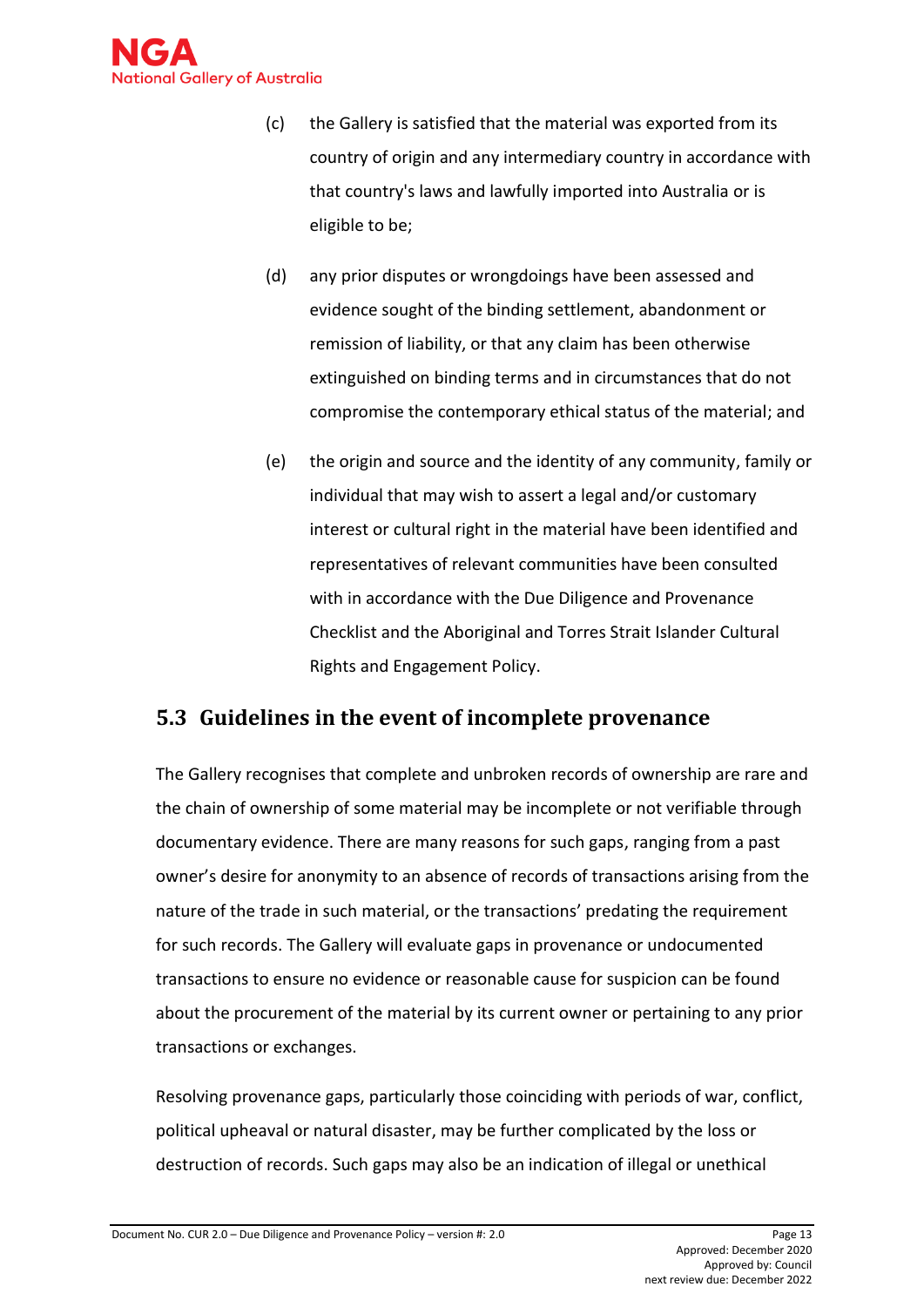

actions and the acquisition or loan should be assessed for risk based on known information and the historical context of the gap.

This risk assessment on the acquisition of the material takes into account the nature of any gaps, the contemporary and historical market for the type of object, history of the country of origin, the reputation of the vendor, donor or lender, the price of the material relative to the established market, the value of the material, and any other relevant factors. The Gallery may also contact authorities such as government, community representatives, museums, cultural centres and keeping places in the country or community of origin.

If on the basis of this risk assessment the Gallery proceeds with the acquisition or loan, the reasons and justification for making this decision will be recorded.

### <span id="page-13-0"></span>**5.4 Guidelines in the event of provenance issues**

Subsequent to acquisition or approval of a loan information may be obtained through internal research or supplied by an external party that calls into question the previously understood provenance or establishes another party's claim to title or possession. The Gallery will investigate and respond in a timely, respectful and ethical manner in accordance with the public interest and the long-term preservation of the material, as guided by Gallery policies and other established protocols, cultural, legal and legislative factors, seeking appropriate assistance and advice.

Where an object in the possession of the Gallery is claimed for restitution or repatriation such claims are handled with respect and sensitivity according to the guidelines outlined above. The Gallery's investigation of any identified provenance issue and any action based on the outcome of this investigation is determined by the legal and ethical framework and principles of best practice as outlined in this policy and is not contingent on the rightful owner instigating a claim.

# <span id="page-13-1"></span>**5.5 Custodianship of material unsuitable for acquisition**

In some circumstances, material may be borrowed or held by the Gallery in custody or trust in order to protect or preserve it, or in other arrangements under which the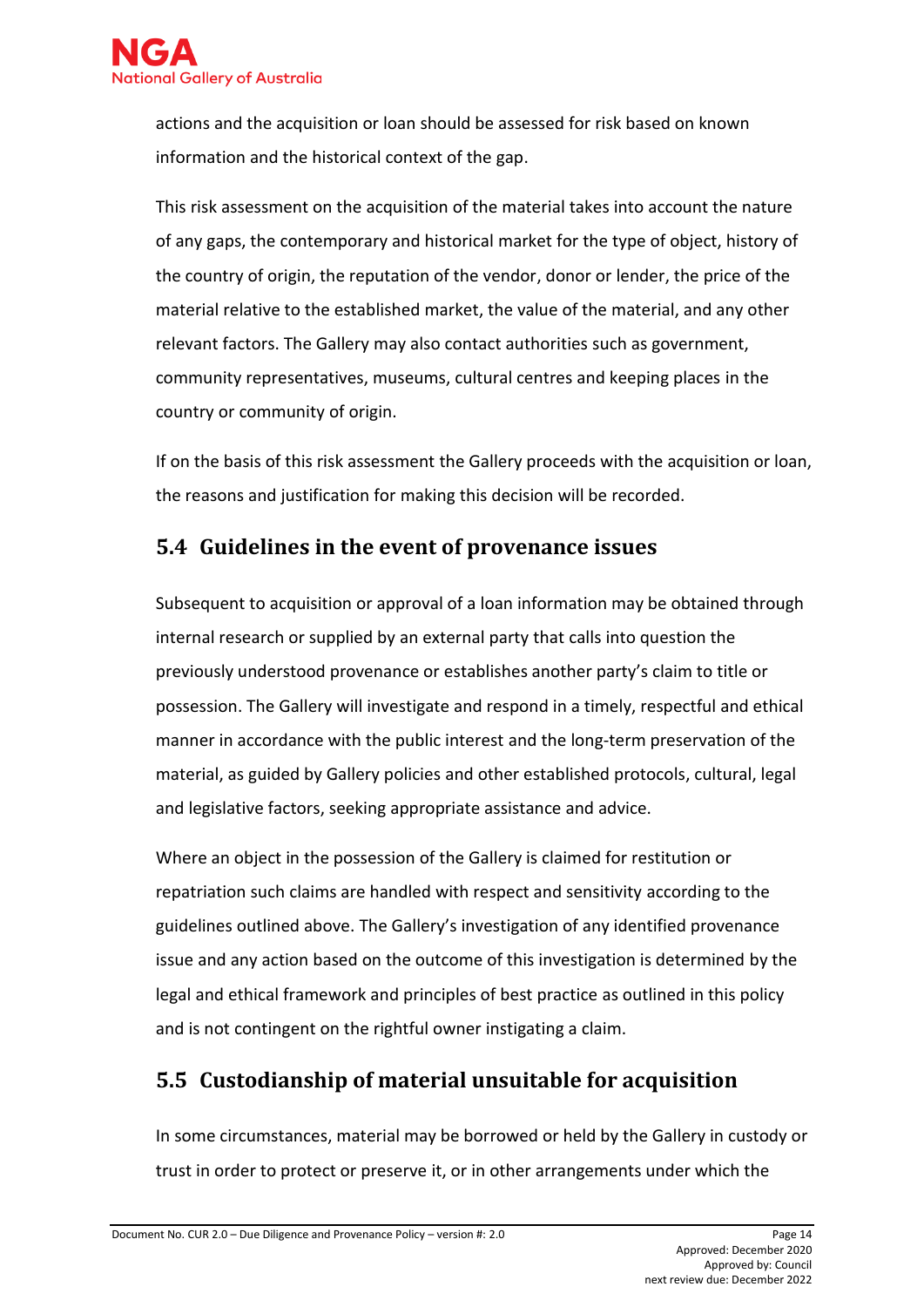

Gallery is acting as a repository of last resort in accordance with the Inward Loans Policy. The Gallery recognises that in such instances, title and the usual standards of provenance may not be ascertainable and should the lawful title holder be identified, will restore the material to the legal owner.

# <span id="page-14-0"></span>**6. References**

<span id="page-14-1"></span>This policy should be read in conjunction with the following:

# **6.1 Gallery policies**

- Aboriginal and Torres Strait Islander Cultural Rights and Engagement Policy
- Acquisitions Policy
- Exhibitions Development Policy
- Inward Loans Policy
- Outward Loans Policy
- Freedom of Information Policy
- Record-Keeping Policy
- Risk Management Policy

### <span id="page-14-2"></span>6.**2 Guidelines, procedures and associated documents**

#### **6.2.1 Gallery guidelines, procedures and associated documents**

- Acquisitions Strategy
- Professional and Personal Conduct Guidelines
- Ethics Framework
- Code of Ethics
- Fraud Strategy
- Inward Loans Procedure
- Outward Loans Procedure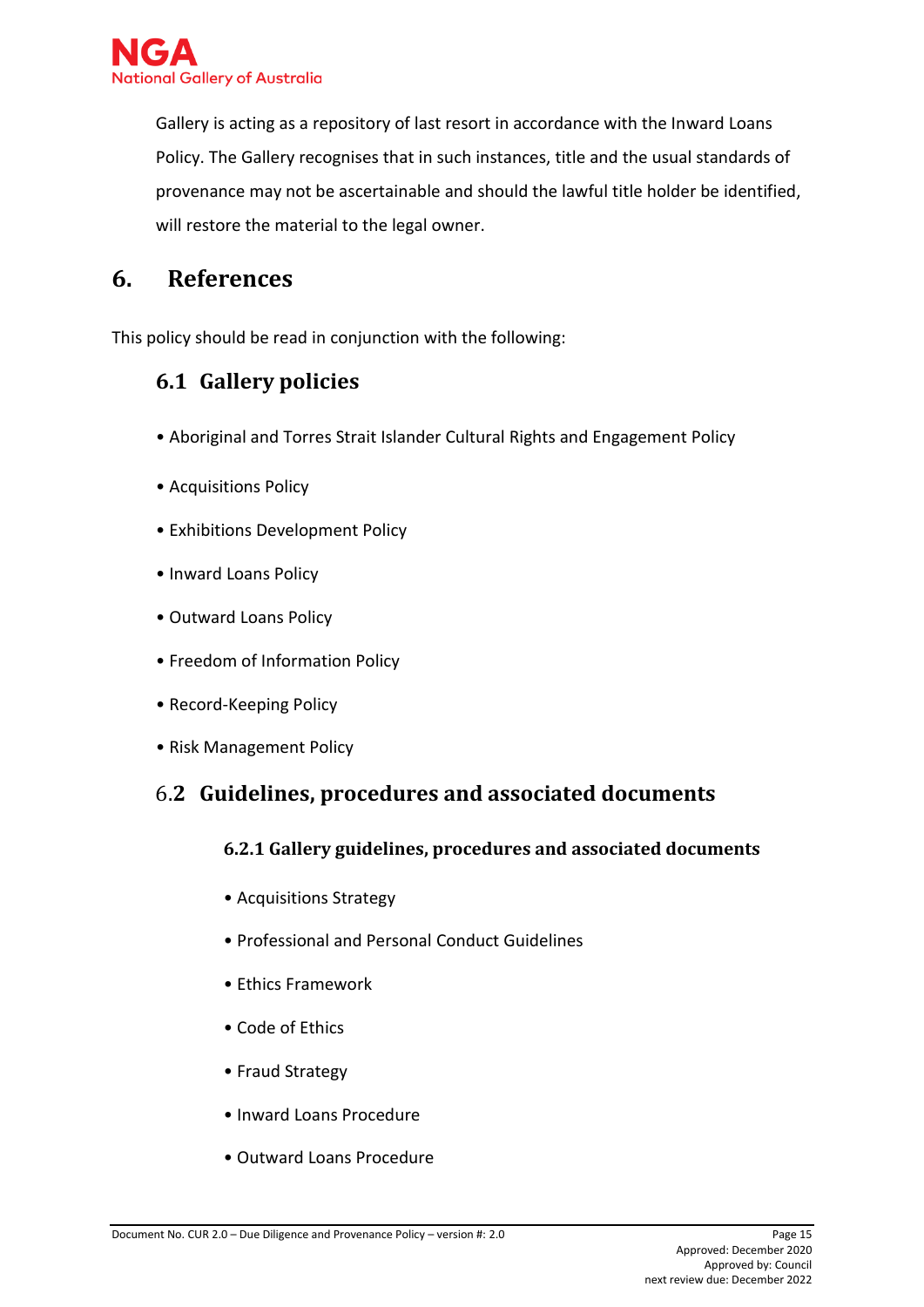

• Work of Art Claims and Inquiries Handling Procedure

# **6.2.2 National and international guidelines, procedures and associated documents**

The Gallery's guidelines and principles have been informed by the Australian Government's *Australian Best Practice Guide to Collecting Cultural Material*  (2015), the Association of Art Museum Directors' *Report of the AAMD Task Force on the Acquisition of Archaeological Material and Ancient Art* (2004) and *Combating Illicit Trade: Due diligence guidelines for museums, libraries and archives on collecting and borrowing cultural material* (Department for Culture, Media and Sport, London, 2005). Other framing documents include:

*•* Art Gallery of New South Wales, Provenance and Due Diligence Research Policy, 2015/2020

*•* Art Gallery of South Australia, Provenance and Due Diligence Research Policy, 2019

• National Museum of Australia, Collections Development Policy, 2014

• Australian Government, Attorney General's Department, Ministry for the Arts, *Protection of Cultural Objects on Loan: Scheme Guidelines*, 2014

• American Association of Art Museum Directors, *Guidelines on the Acquisition of Archaeological Material and Ancient Art*, 2013

*• ICOM Code of Ethics*, 2013

*•* Australia Council, *Protocols for Producing Indigenous Australian Visual Arts*, 2010

- Ministry for the Arts, *Cultural Gifts Program Guide*, 2009
- Indigenous Art Code
- *Pacific Islands Museums Association Code of Ethics for Pacific Museums and Cultural Centres*, 2006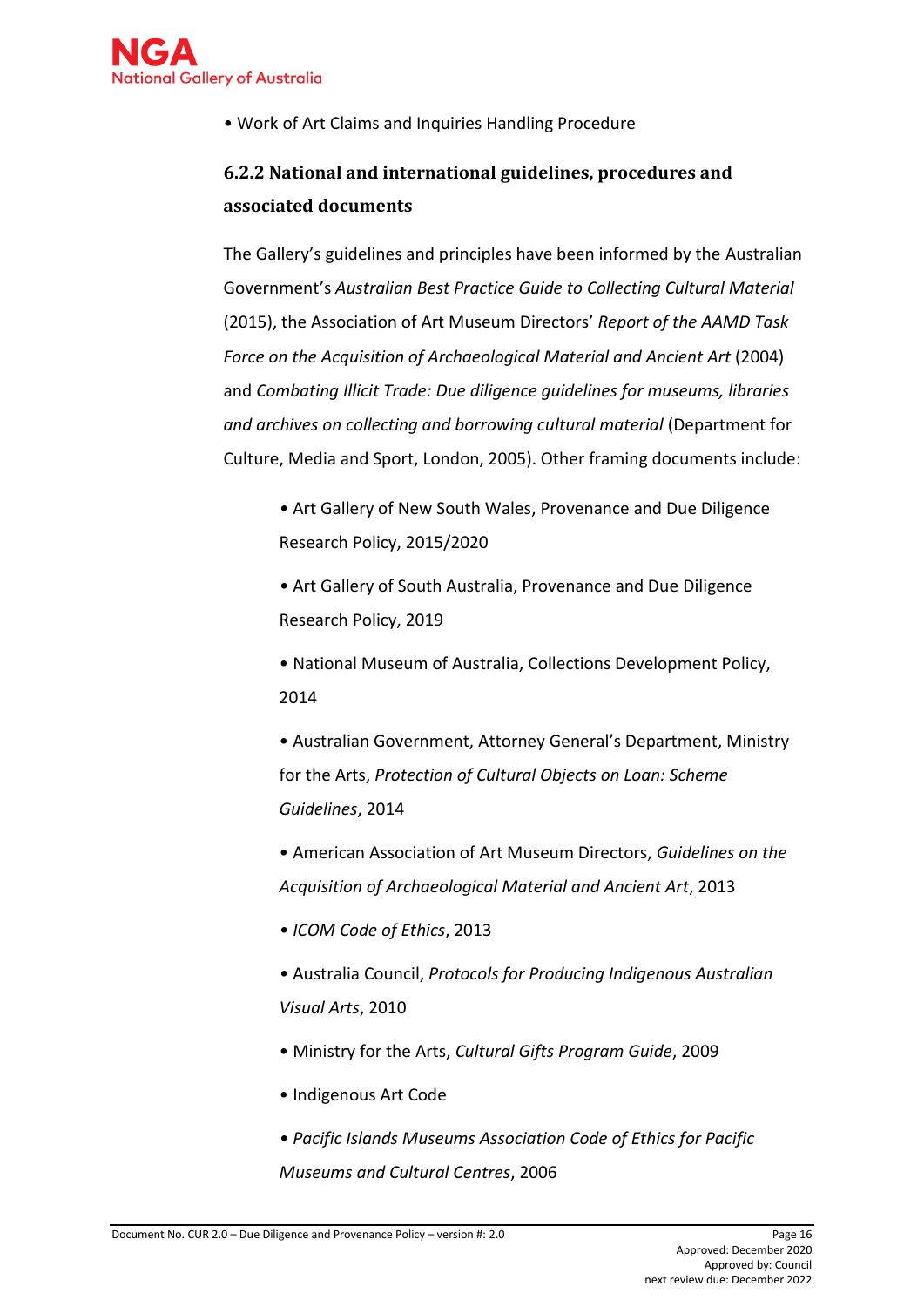

• Museums Australia, *Continuing Cultures, Ongoing Responsibilities*, 2005

• Department for Culture, Media and Sport, Cultural Property Unit, United Kingdom, *Combating Illicit Trade: Due diligence guidelines for museums, libraries and archives on collecting and borrowing cultural material*, October 2005

- Smithsonian Institution, *Collections Management*, 2001
- Museums Australia, *Code of Ethics*, 1999
- *Unidroit Convention on Stolen or Illegally Exported Cultural Objects*, 1995

*• Convention on International Trade in Endangered Species of Wild Fauna and Flora (CITES) (Amendment) 1979* 

*• UNESCO Convention on the Means of Prohibiting and Preventing the Illicit Import, Export and Transfer of Ownership of Cultural Property 1970* 

• UNESCO, *The Hague Convention 1954*, *First Protocol 1954* and *Second Protocol 1999* 

- ICOM Red Lists of cultural objects at risk
- Art Loss Register
- UNESCO, *Database of National Cultural Heritage Laws*
- ICOM, *International Observatory on Illicit Traffic in Cultural Goods*
- ICOM, *World Intellectual Property Organisation Art and Cultural Heritage Mediation*
- International Foundation for Art Research

# <span id="page-16-0"></span>**6.3 Legislation**

#### **6.3.1 Commonwealth of Australia**

*• National Gallery Act 1975*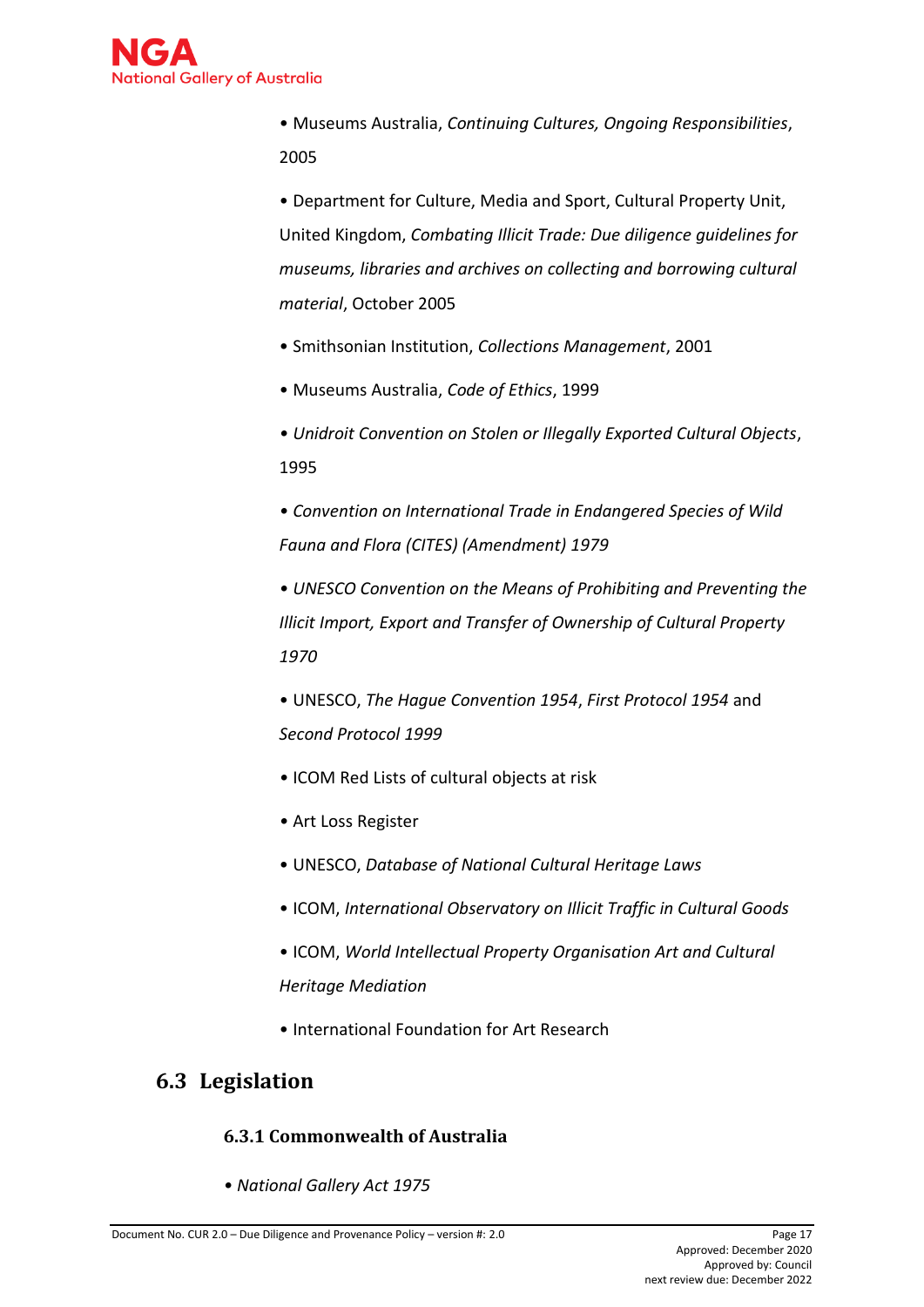

- *Aboriginal and Torres Strait Islander Heritage Protection Act 1984*
- *Biosecurity (Consequential Amendments and Transitional Provisions) Act 2015*
- *Customs Act 1901*
- *Environment Protection and Biodiversity Conservation Amendment (Wildlife Protection) Act 2001*
- *Personal Properties Securities Act 2009*
- *Protection of Cultural Objects on Loan Act 2013*
- *Protection of Cultural Objects on Loan Regulation 2014*
- *Protection of Movable Cultural Heritage Act 1986*
- *Protection of Movable Cultural Heritage Regulations 2018*
- *Public Governance, Performance and Accountability Act 2013*
- 6.3.2 Australian Capital Territory
- *Freedom of Information Act 2016*
- *[Public Interest Disclosure Act 2012](http://www.legislation.act.gov.au/a/2012-43/default.asp)*
- *Information Privacy Act 2014*
- *Financial Management Act 1996*
- *Financial Management Regulation 2005*
- *Sale of Goods Act 1954*
- *Sale of Goods (Vienna Convention) Act 1987*
- *[Territory Records Act 2002](http://www.legislation.act.gov.au/a/2002-18/default.asp)*

This policy is also informed by the traditions and precedents set since the establishment of the Gallery.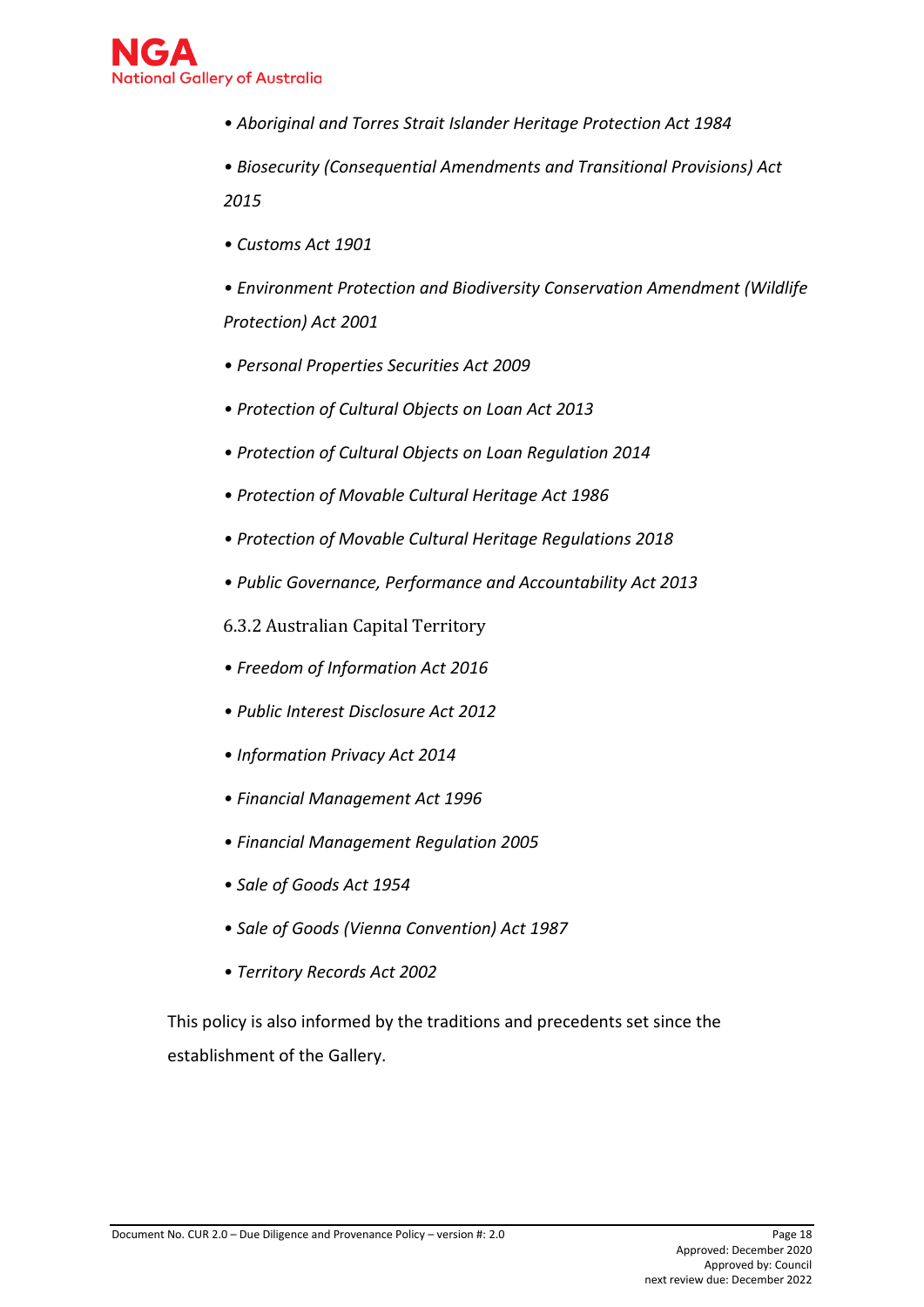

# <span id="page-18-0"></span>**7. Policy review date**

December 2022

# <span id="page-18-1"></span>**8. Revision history**

| <b>Amended</b>  | <b>Version #</b> | <b>Description of</b><br><b>Amendments</b> | <b>Approval of Amendments</b>         |
|-----------------|------------------|--------------------------------------------|---------------------------------------|
| August 2017     | 1                | Document created                           | National Gallery of Australia Council |
| <b>November</b> | 2                | Format and content                         | Pending                               |
| 2020            |                  | revised                                    |                                       |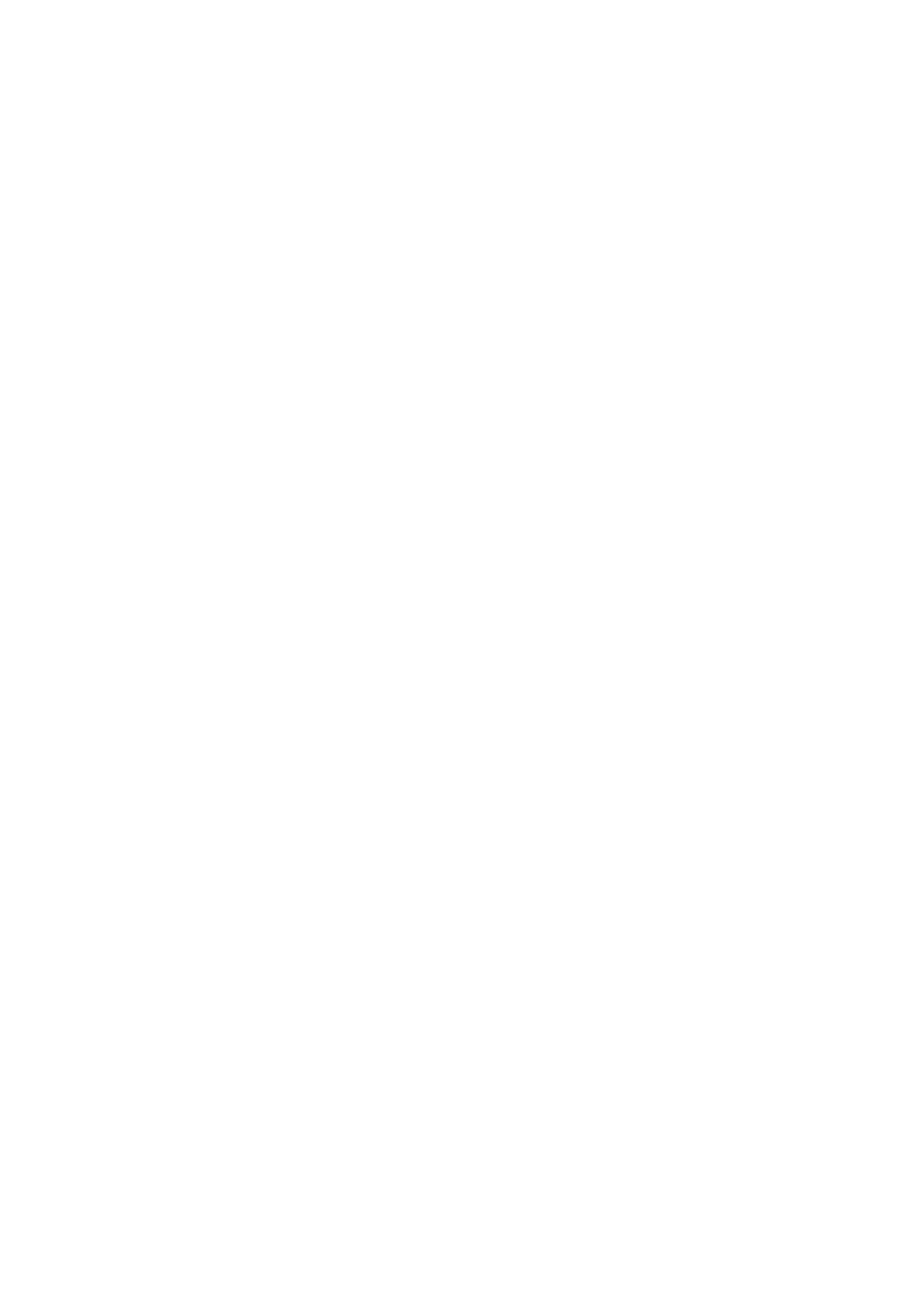

# **Provenance Framework & Decision-Making Principles**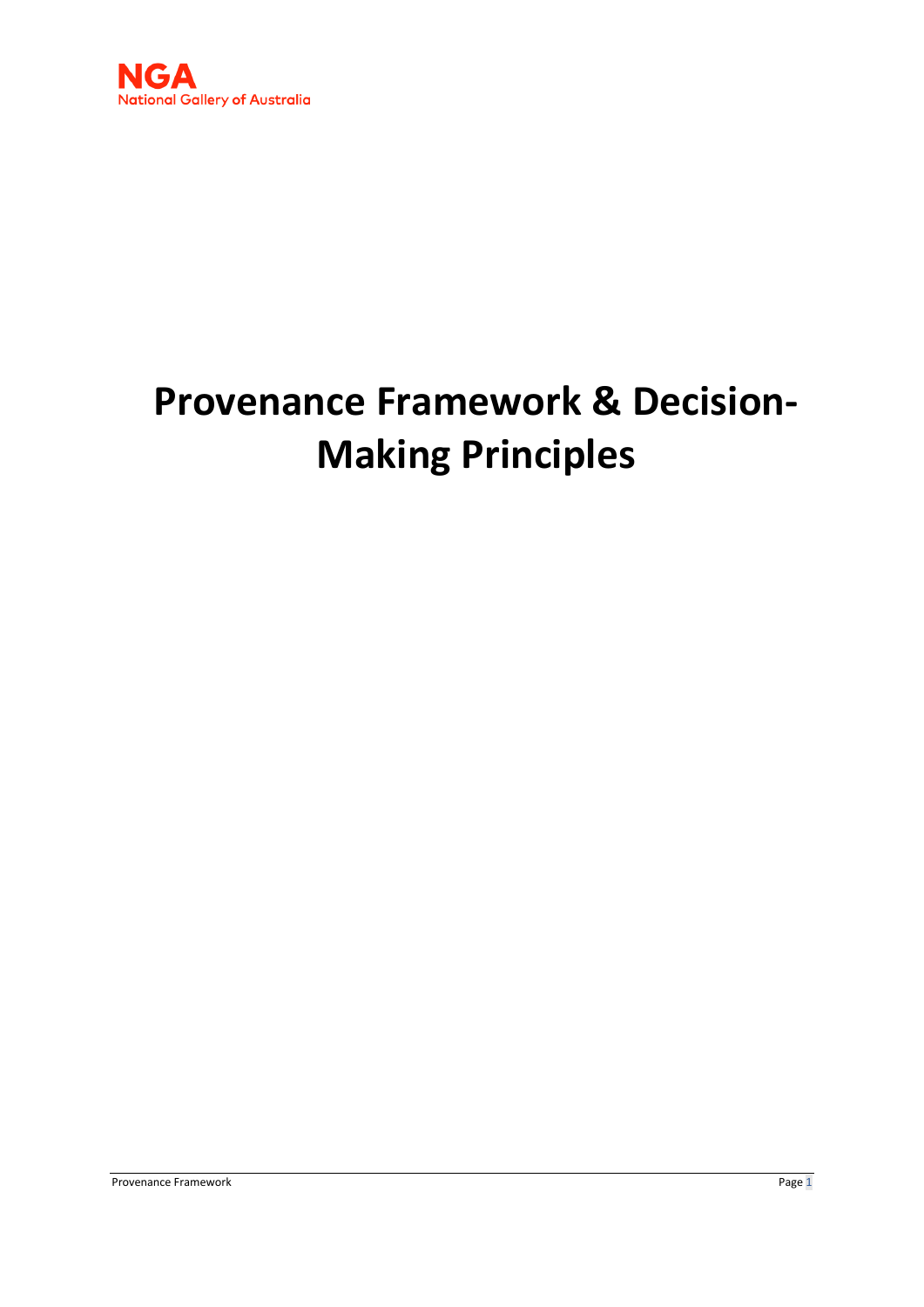

# **Version History**

| <b>Name</b>  | <b>Description / Update / Changes</b>                                                                                         | <b>Version</b>      | <b>Date</b> |
|--------------|-------------------------------------------------------------------------------------------------------------------------------|---------------------|-------------|
| Adam O'Brien | Preparation of first version - working draft                                                                                  | V <sub>0.1</sub>    | 15.04.2021  |
| Adam O'Brien | Update following stakeholder feedback                                                                                         | V <sub>0.2</sub>    | 19.04.2021  |
| Adam O'Brien | Update following further stakeholder feedback                                                                                 | V <sub>0.3</sub>    | 21.04.2021  |
| Adam O'Brien | Update following Provenance Working Group<br>feedback - for Senior Management Group<br>endorsement prior to Director Approval | V1.0                | 27.04.2021  |
| Adam O'Brien | Minor updates following feedback from The<br><b>Ethics Centre</b>                                                             | V1.0                | 04.05.2021  |
| Shaune Lakin | Minor updates following feedback from Council<br>members                                                                      | V1.0                | 21.05.2021  |
| Adam O'Brien | Minor update following Council deliberations and<br>approval.                                                                 | Council<br>Approved | 04.06.2021  |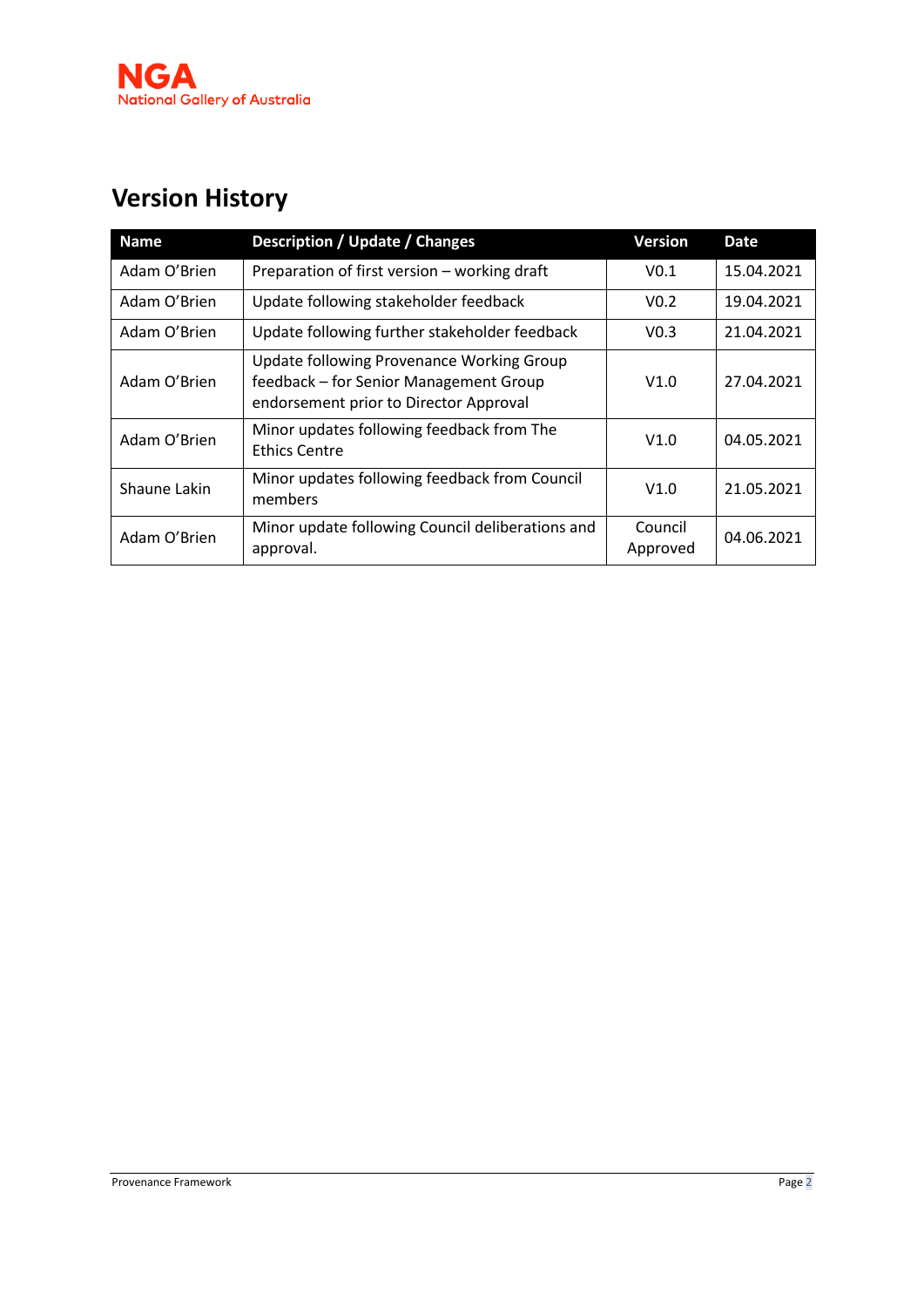

# **Contents**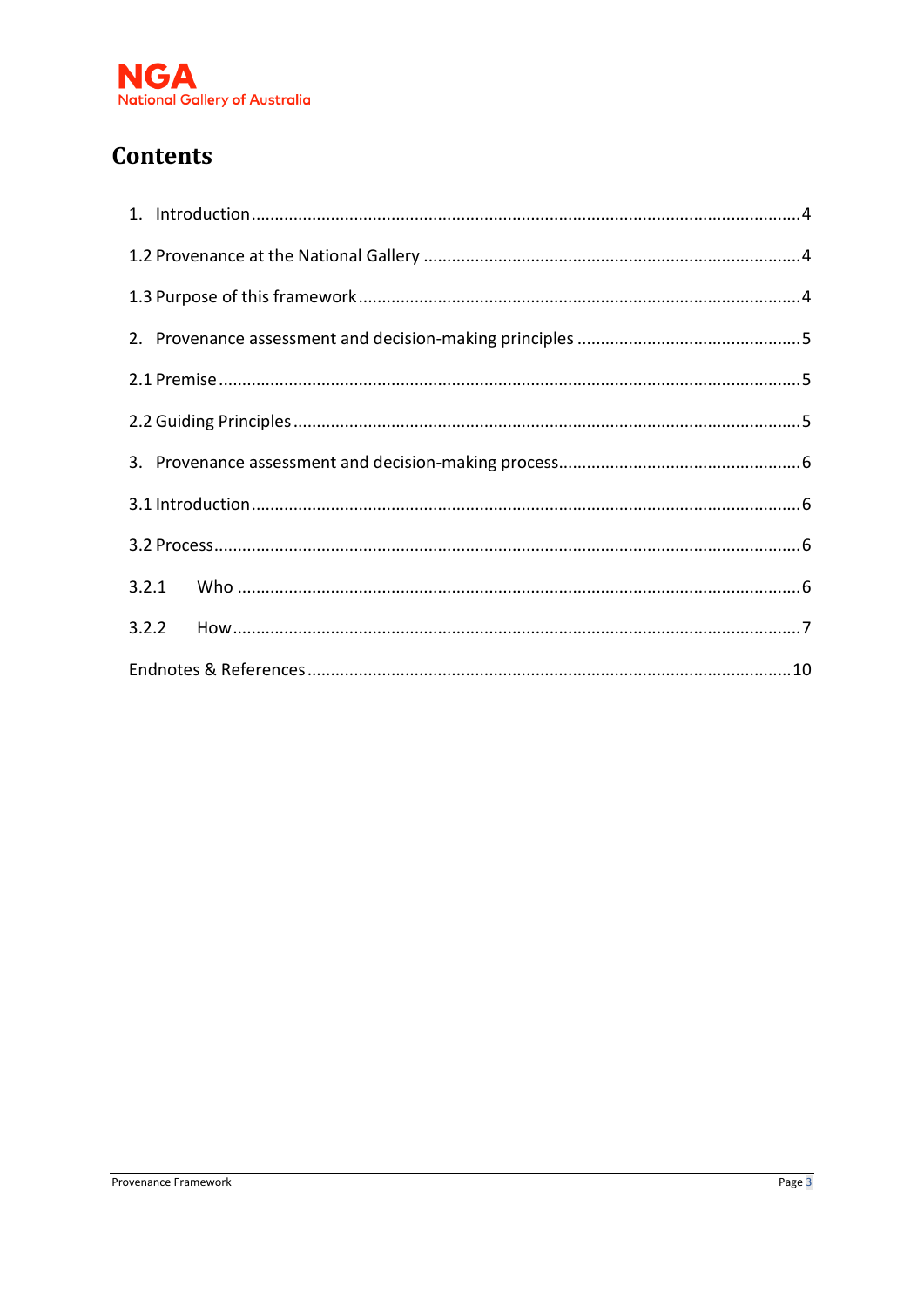# <span id="page-23-0"></span>**1. Introduction**

### <span id="page-23-1"></span>**1.2 Provenance at the National Gallery**

The National Gallery is committed to being a model custodian of art and a responsible global citizen; and in this capacity has reinforced its position that:

> *Provenance at the National Gallery will be anchored by legal and ethical considerations.*

Since 2014, the National Gallery has dedicated substantial effort, including commissioning two independent reviews, into identifying high-risk works of art and reviewing their provenance. This dedicated effort has resulted in the deaccessioning and repatriation of several works of art; however, it has also brought to the surface several observations and insights into the approach to provenance utilised at the National Gallery, and more generally at other leading collecting institutions.

Traditionally, there has been a reliance on a narrow and reasonably opaque legal framework to guide decision-making where a lack of confidence exists regarding the history and ownership of a work of art, from the time of its creation or discovery to the present day. The independent reviews commissioned by the National Gallery have produced enhanced clarity on the legal framework and principles to guide provenance assessment and decision-making. Ethical standards have increasingly become part of the domestic and international discourse on provenance.

# <span id="page-23-2"></span>**1.3 Purpose of this framework**

Reflecting a determination made by the National Gallery Council in April 2021, this new framework outlines how the National Gallery will ensure provenance is anchored in legal and ethical considerations, provides a scope for proactive and timely consideration of provenance concerns, and clarifies how it determines the fitness for the national collection of works of art where the provenance is unclear. It co-exists alongside the National Gallery's existing policies including:

- Due Diligence and Provenance Policy
- Acquisitions Policy
- Deaccessioning Policy
- Inwards Loans Policy.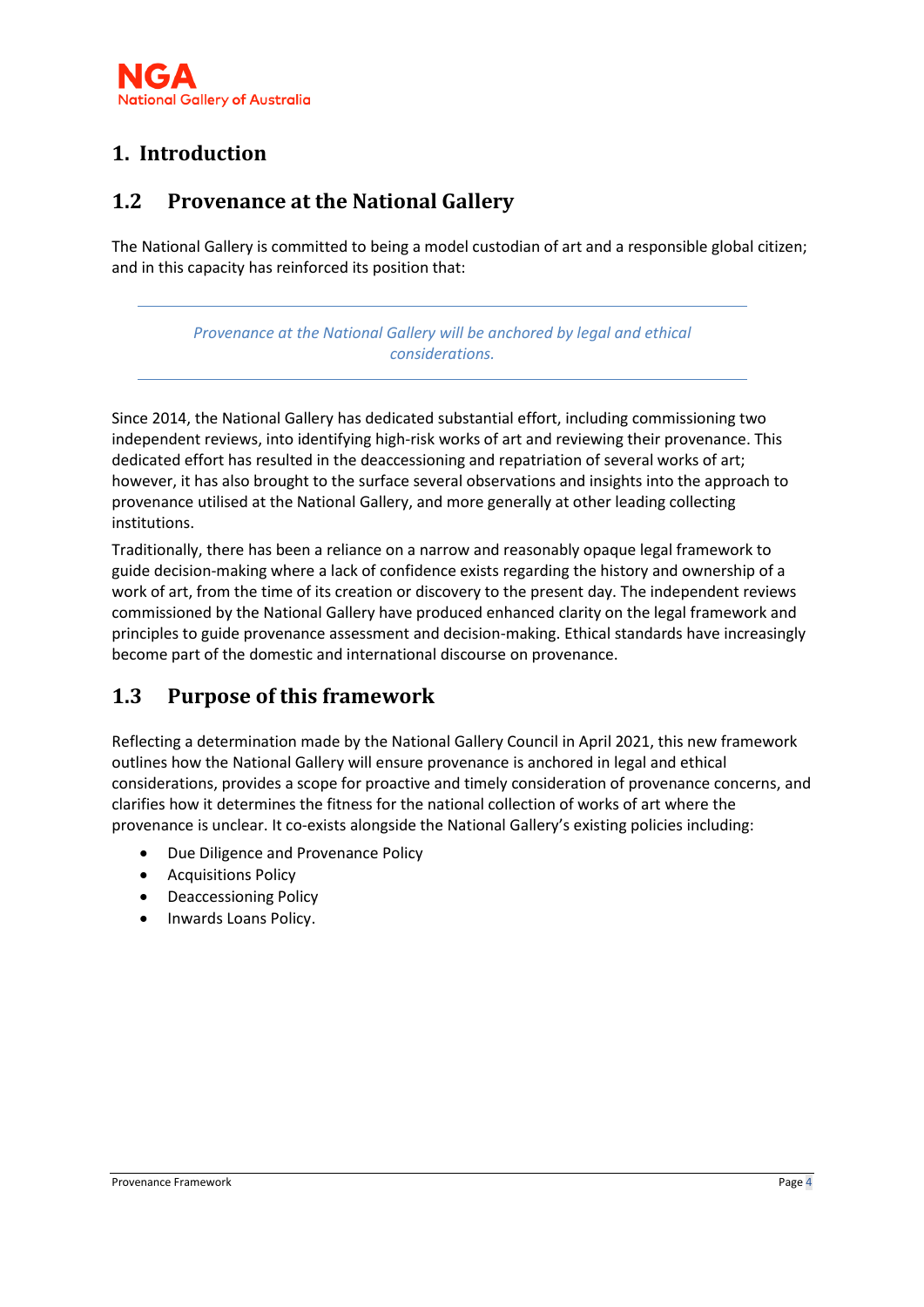

### <span id="page-24-0"></span>**2. Provenance assessment and decision-making principles**

### <span id="page-24-1"></span>**2.1 Premise**

*Provenance at the National Gallery will be anchored by legal and ethical considerations.*

### <span id="page-24-2"></span>**2.2 Guiding Principles**

The strengthened and improved Guiding Principles below are in addition to those outlined in the Due Diligence and Provenance Policy. In assessing and making determinations about whether a work of art is fit for the collection, the National Gallery will apply the following Guiding Principles to priority works of art. Priority works of art will be identified either through internal risk assessment or external enquiries considered by the National Gallery to be enquiries of substance:

| <b>Guiding Principle</b>                                                                                                                                                                                                                                                                                                                                 | <b>Additional / Supporting Information</b>                                                                                                                                                                                                                                                                                                                                                                                                                                                                                                                                                                                                                                                            |
|----------------------------------------------------------------------------------------------------------------------------------------------------------------------------------------------------------------------------------------------------------------------------------------------------------------------------------------------------------|-------------------------------------------------------------------------------------------------------------------------------------------------------------------------------------------------------------------------------------------------------------------------------------------------------------------------------------------------------------------------------------------------------------------------------------------------------------------------------------------------------------------------------------------------------------------------------------------------------------------------------------------------------------------------------------------------------|
| The National Gallery will not<br>adopt a one-size-fits-all approach<br>to provenance; each assessment<br>will be made on the unique<br>circumstances attached to each<br>work of art, informed by the<br>National Gallery's policies, ethical<br>principles and decision-making<br>guidance with a view to sustaining<br>the integrity of the collection | There is no simple formula, no binary proposition, no 'one size-<br>$\bullet$<br>fits-all' resolution of every question which might arise when a<br>museum has acquired in good faith a [work of art] of unclear<br>provenance<br>Each situation is going to be completely different, and the analysis<br>$\bullet$<br>is going to be different for each one"                                                                                                                                                                                                                                                                                                                                         |
| Determinations will be made<br>based on the balance of<br>probabilities                                                                                                                                                                                                                                                                                  | A determination can only be made after research and assessment<br>$\bullet$<br>of all reasonably available information and advice identifies that it<br>is more likely than not that the work is unfit for the collection on<br>a legal or ethical basis, and/or that an irreparable illegal or<br>unethical act has taken place in association with the work of art.<br>Where competing priorities are of equal likelihood, a<br>$\bullet$<br>determination is not proved.iii                                                                                                                                                                                                                        |
| The National Gallery is committed<br>to transparency and disclosure of<br>provenance information                                                                                                                                                                                                                                                         | The position of the National Gallery in response to a request to<br>$\bullet$<br>disclose the provenance of an item in the national collection will<br>be to disclose, unless such disclosure is more likely than not to<br>compromise a live investigation being undertaken by a legal<br>authority or the National Gallery, and if the disclosure is within<br>the parameters of the Privacy Act 1988 and other relevant<br>legislation.<br>The proposed or actual use of public money on the national<br>$\bullet$<br>collection supports the full disclosure of provenance information<br>by the National Gallery.<br>Credit lines requiring anonymity are distinct from provenance.<br>$\bullet$ |
| The National Gallery will exercise<br>its ethical obligations, and not                                                                                                                                                                                                                                                                                   | Determinations shall not conflict with the National Gallery's<br>$\bullet$<br>purpose, mission, values or ethical principles.                                                                                                                                                                                                                                                                                                                                                                                                                                                                                                                                                                         |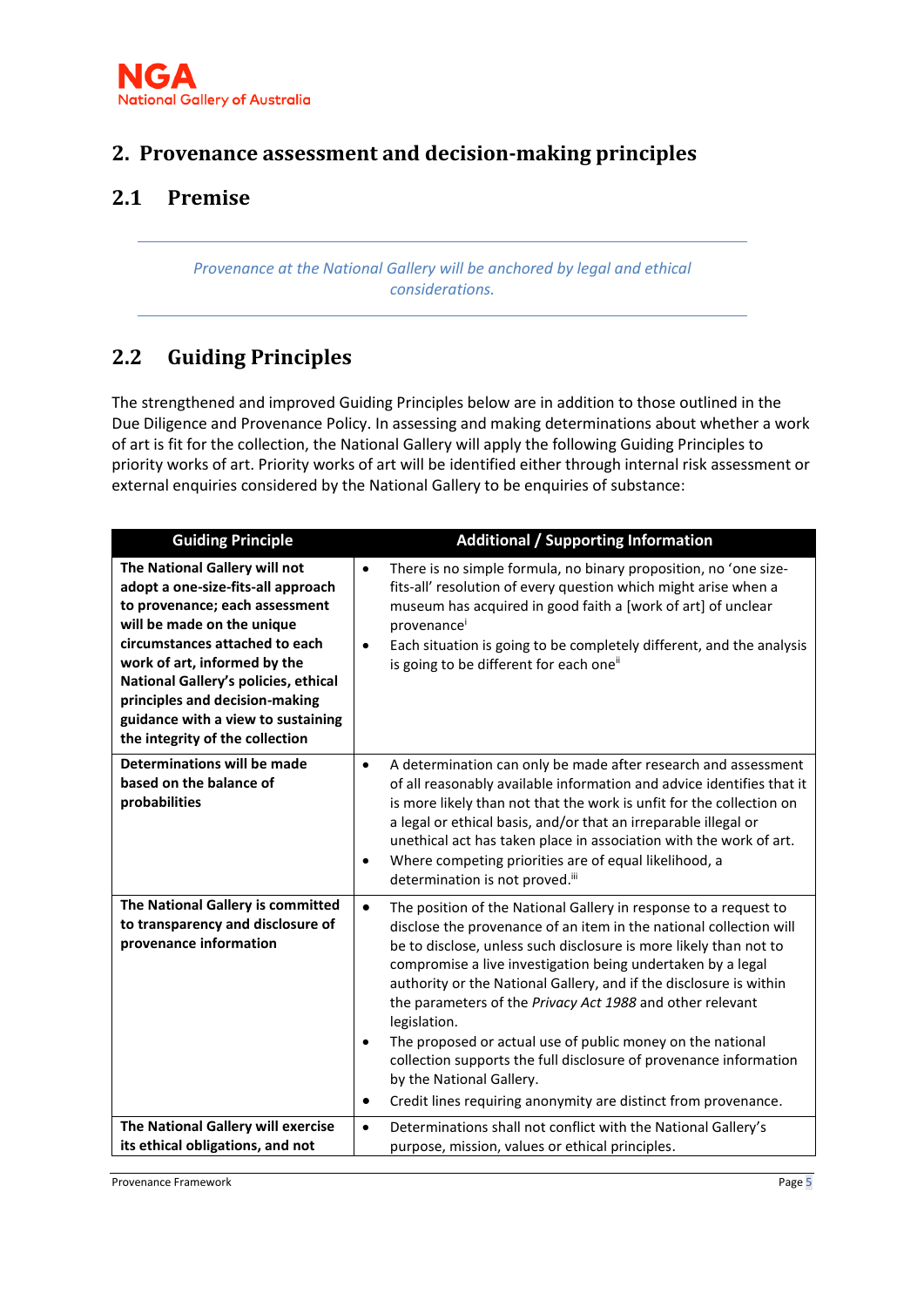| <b>Guiding Principle</b>                                                                                                                                                                        | <b>Additional / Supporting Information</b>                                                                                                                                                                                                                                                                                                                                                                                                                                                                                                                                                                                                                                                                                                                                                                                                                                                                                                                                                                                                                       |
|-------------------------------------------------------------------------------------------------------------------------------------------------------------------------------------------------|------------------------------------------------------------------------------------------------------------------------------------------------------------------------------------------------------------------------------------------------------------------------------------------------------------------------------------------------------------------------------------------------------------------------------------------------------------------------------------------------------------------------------------------------------------------------------------------------------------------------------------------------------------------------------------------------------------------------------------------------------------------------------------------------------------------------------------------------------------------------------------------------------------------------------------------------------------------------------------------------------------------------------------------------------------------|
| allow ethically contentious<br>actions, when assessing<br>provenance                                                                                                                            | Determinations will, as far as possible:<br>$\bullet$<br>produce more positive than harmful outcomesiv<br>$\circ$<br>support the general will of the people <sup>v</sup><br>O<br>be consistent with actions the National Gallery would<br>$\circ$<br>support as a universal lawvi<br>protect the ethical rights of those affected by the<br>$\Omega$<br>decision. <sup>vii</sup><br>The National Gallery will return moveable cultural objects to their<br>country or community of origin unless it can be proven more<br>likely than not that the removal was the subject of consent by the<br>country of origin and/or the owner or custodian of the object at<br>the time, or did not require such consent, or where relevant<br>authorities have not provided consent for the continued<br>retention of the work of art in the national collection.<br>The National Gallery shall consider the impact on future equitable<br>$\bullet$<br>relations with other countries of a decision not to return a<br>moveable cultural object to its country of origin. |
| <b>Effort attributed to provenance</b><br>assessment shall be proportionate<br>to the resources available to the<br><b>National Gallery</b>                                                     | The National Gallery has a duty to provide the proper use and<br>$\bullet$<br>management of public resources <sup>viii</sup> . The Director shall make a<br>determination as to what should be considered a reasonable and<br>proper devotion of time and other resources to the pursuit of<br>provenance research.                                                                                                                                                                                                                                                                                                                                                                                                                                                                                                                                                                                                                                                                                                                                              |
| The National Gallery is committed<br>to ultimately ensuring that the<br>provenance of all works of art in<br>the national collection meets legal<br>and ethical considerations and<br>standards | The National Gallery will pursue the collection and<br>$\bullet$<br>documentation of a defensible rationale, including provenance<br>that meets legal and ethical considerations and standards, for all<br>works of art in the national collection.                                                                                                                                                                                                                                                                                                                                                                                                                                                                                                                                                                                                                                                                                                                                                                                                              |

# <span id="page-25-0"></span>**3. Provenance assessment and decision-making process**

### <span id="page-25-1"></span>**3.1 Introduction**

The roles and responsibilities of National Gallery team members involved in conducting, assessing and acting on provenance are described in the Due Diligence and Provenance Policy. Further clarification on roles, responsibilities and processes for acting on compliance in a manner consistent with this framework are provided below.

### <span id="page-25-2"></span>**3.2 Process**

### <span id="page-25-3"></span>**3.2.1 Who**

It is intended that the Provenance Working Group will provide advice to the Director for the application of this framework to progress provenance recommendations to the National Gallery Council. The Provenance Working Group will refer matters to other Committees and individuals within the National Gallery, consistent with its Terms of Reference. Any decision-making shall occur in alignment with the National Gallery's Council Instructions and Delegations Instrument.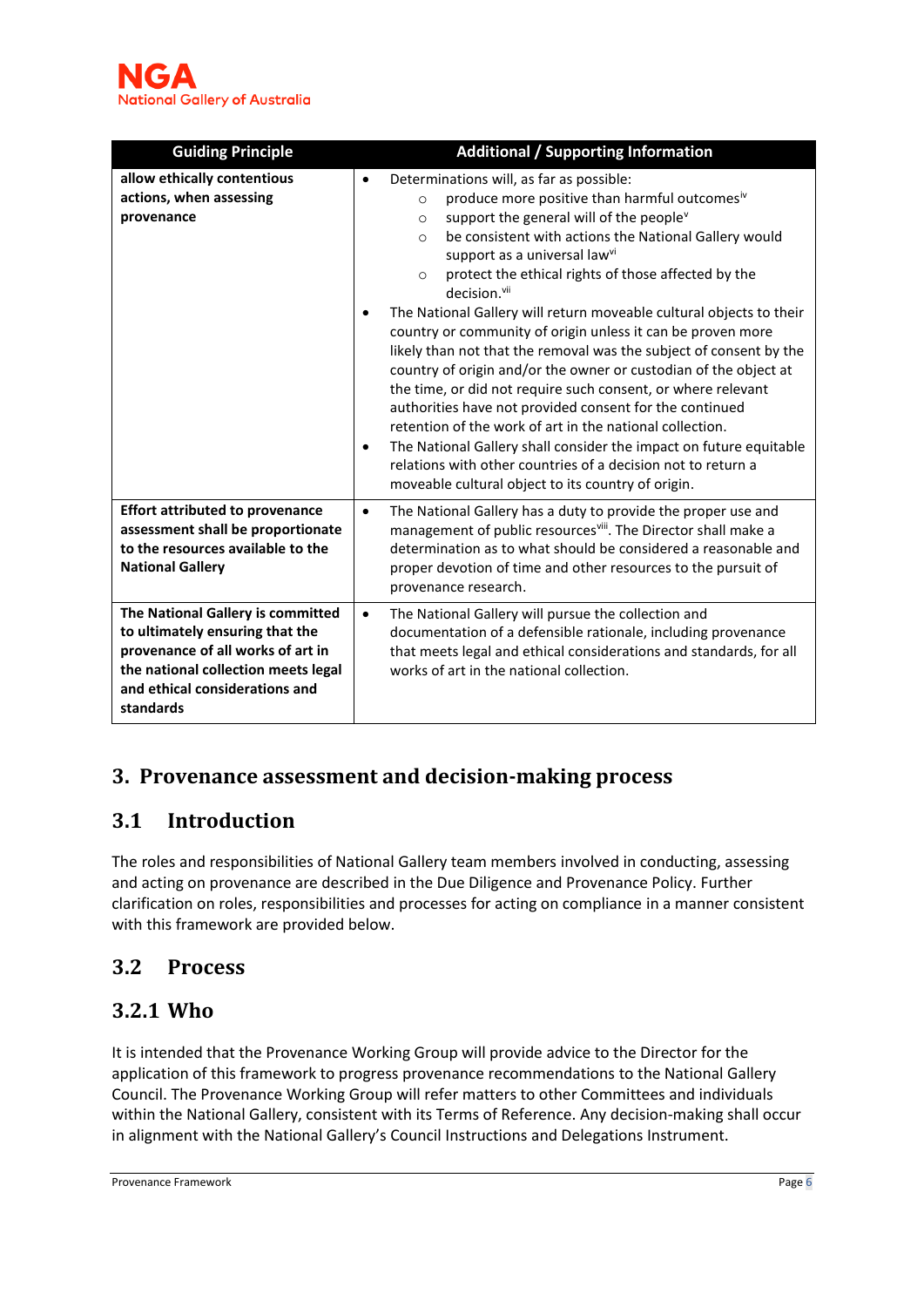

### <span id="page-26-0"></span>**3.2.2 How**

Consistent with Guiding Principle 1, there is no precise formula for legal and ethical decision-making, and the process for the assessment of provenance may differ for each work of art given the unique circumstances attaching to the work of art. However, the National Gallery has adopted an approach, outlined in this document and the existing policies outlined in section 1.3, to inform provenance assessment, including from a compliance perspective and an ethical perspective anchored in reflective practice.

Guidance on how to support legal and ethical decision-making pertaining to provenance is illustrated below; however, it is important that this is used as a guide only and applied to suit the individual circumstances that exist.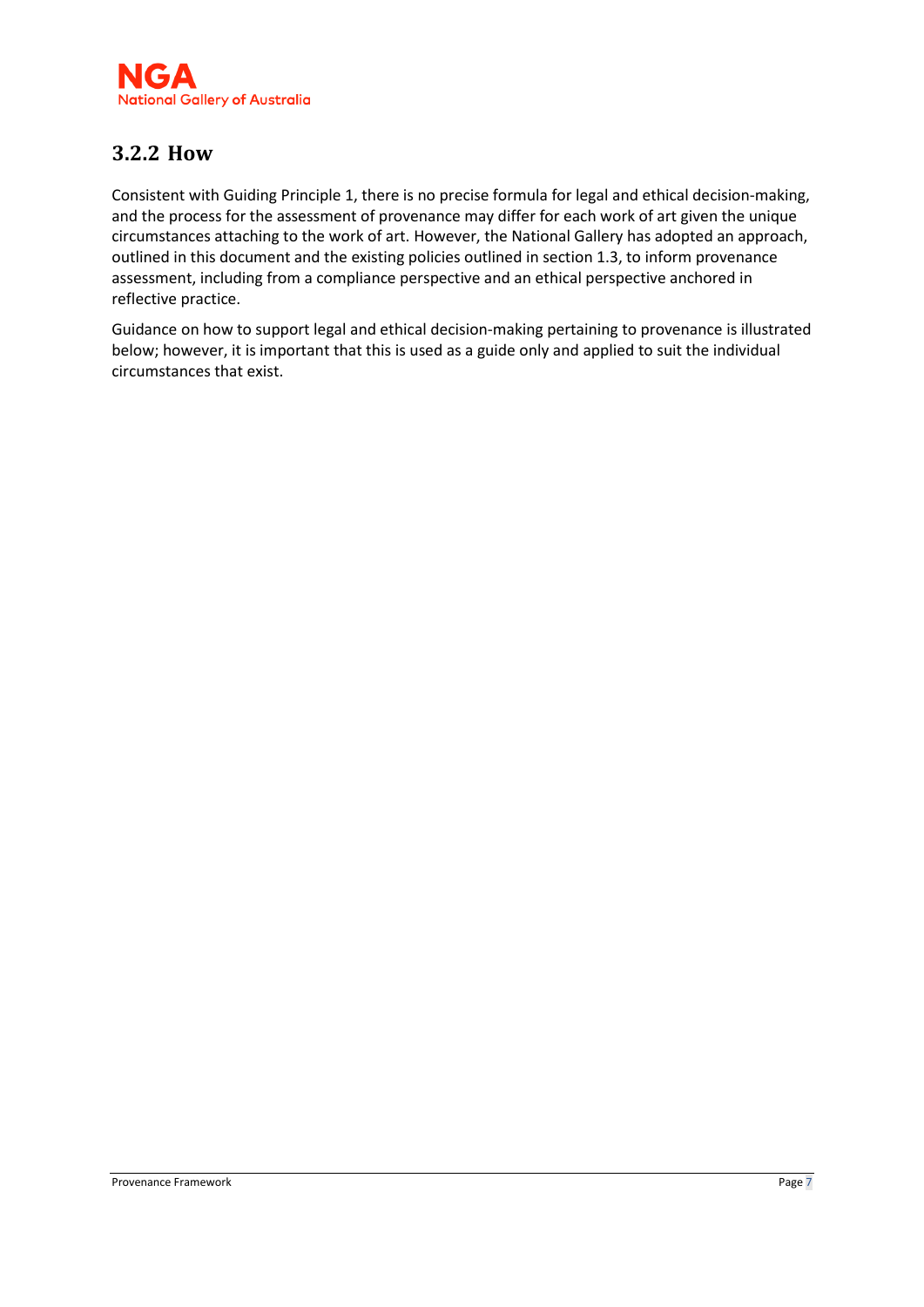#### **1. Confirm cause(s) of problematic provenance**

Consult broadly to test and confirm reasoning leading to causation of an initial suspicion of problematic provenance

*Have we consulted with all relevant, available stakeholders to be confident in the reasoning supporting our suspicion of problematic provenance?*

#### **2. Conduct assessment against the Guiding Principles**

Conduct an assessment against the Guiding Principles contained in the National Gallery's Provenance Framework

| <b>Guiding Principle</b>                                                                                                                                                                                                                                                                                                                                 | <b>Potential Questions / Considerations</b>                                                                                                                                                                                                                                                                                                                                                                                                                                                                                                                                                                                                                                                                                                                                                    |
|----------------------------------------------------------------------------------------------------------------------------------------------------------------------------------------------------------------------------------------------------------------------------------------------------------------------------------------------------------|------------------------------------------------------------------------------------------------------------------------------------------------------------------------------------------------------------------------------------------------------------------------------------------------------------------------------------------------------------------------------------------------------------------------------------------------------------------------------------------------------------------------------------------------------------------------------------------------------------------------------------------------------------------------------------------------------------------------------------------------------------------------------------------------|
| The National Gallery will not adopt<br>a one-size-fits-all approach to<br>provenance; each assessment will<br>be made on the unique<br>circumstances attached to each<br>work of art, informed by the<br>National Gallery's policies, ethical<br>principles and decision-making<br>guidance with a view to sustaining<br>the integrity of the collection | Have we ensured that we've considered the unique circumstances<br>$\bullet$<br>attached to the work of art in question, and not simply applied reasoning<br>based on an assessment of provenance for another work of art?                                                                                                                                                                                                                                                                                                                                                                                                                                                                                                                                                                      |
| Determinations will be made based<br>on the balance of probabilities                                                                                                                                                                                                                                                                                     | Does the evidence suggest that it more likely than not that the work of<br>$\bullet$<br>art was stolen, illegally exported, obtained unethically during a period of<br>conflict, illegally excavated or other similar legal or ethically questionable<br>circumstance?<br>Based on what we know now, is it more likely than not that additional<br>$\bullet$<br>evidence will surface within a reasonable timeframe to establish<br>provenance to the standard we require?                                                                                                                                                                                                                                                                                                                     |
| The National Gallery is committed<br>to transparency and disclosure of<br>provenance information                                                                                                                                                                                                                                                         | Have we established any defensible reason not to disclose provenance?<br>$\bullet$<br>Have we satisfied ourselves that we have been as transparent as possible<br>$\bullet$<br>in relation to the disclosure of provenance?<br>Have we checked that the disclosure will not breach any applicable<br>$\bullet$<br>legislation or legal obligation?                                                                                                                                                                                                                                                                                                                                                                                                                                             |
| The National Gallery will exercise<br>its ethical obligations, and not<br>allow ethically contentious actions,<br>when assessing provenance                                                                                                                                                                                                              | Have we assured ourselves our proposed course of action does not<br>$\bullet$<br>conflict with the National Gallery's purpose, mission, values or ethical<br>principles?<br>Does our proposed course of action produce more positive than harmful<br>$\bullet$<br>outcomes?<br>Can we establish that it is more likely than not that the work of art was<br>$\bullet$<br>legally acquired in and exported from the country of origin and that its<br>import meets the conditions proscribed in the Protection of Movable<br>Cultural Heritage Act 1986 as articulated in the Australian Best Practice<br><b>Guide to Collecting Cultural Material?</b><br>Will the proposed course of action support or hinder future equitable<br>$\bullet$<br>relations with the object's country of origin? |
| The National Gallery is committed<br>to ultimately ensuring that the<br>provenance of all works of art in<br>the national collection meets legal<br>and ethical considerations and                                                                                                                                                                       | Are we demonstrating the proper use and management of National<br>$\bullet$<br>Gallery resources in our proposed course of action?<br>Are there higher priority, value-adding activities not being completed in<br>$\bullet$<br>the pursuit of a provenance determination that on the balance of<br>probabilities will not be resolved in a reasonable timeframe?                                                                                                                                                                                                                                                                                                                                                                                                                              |

Provenance Framework **Page 8**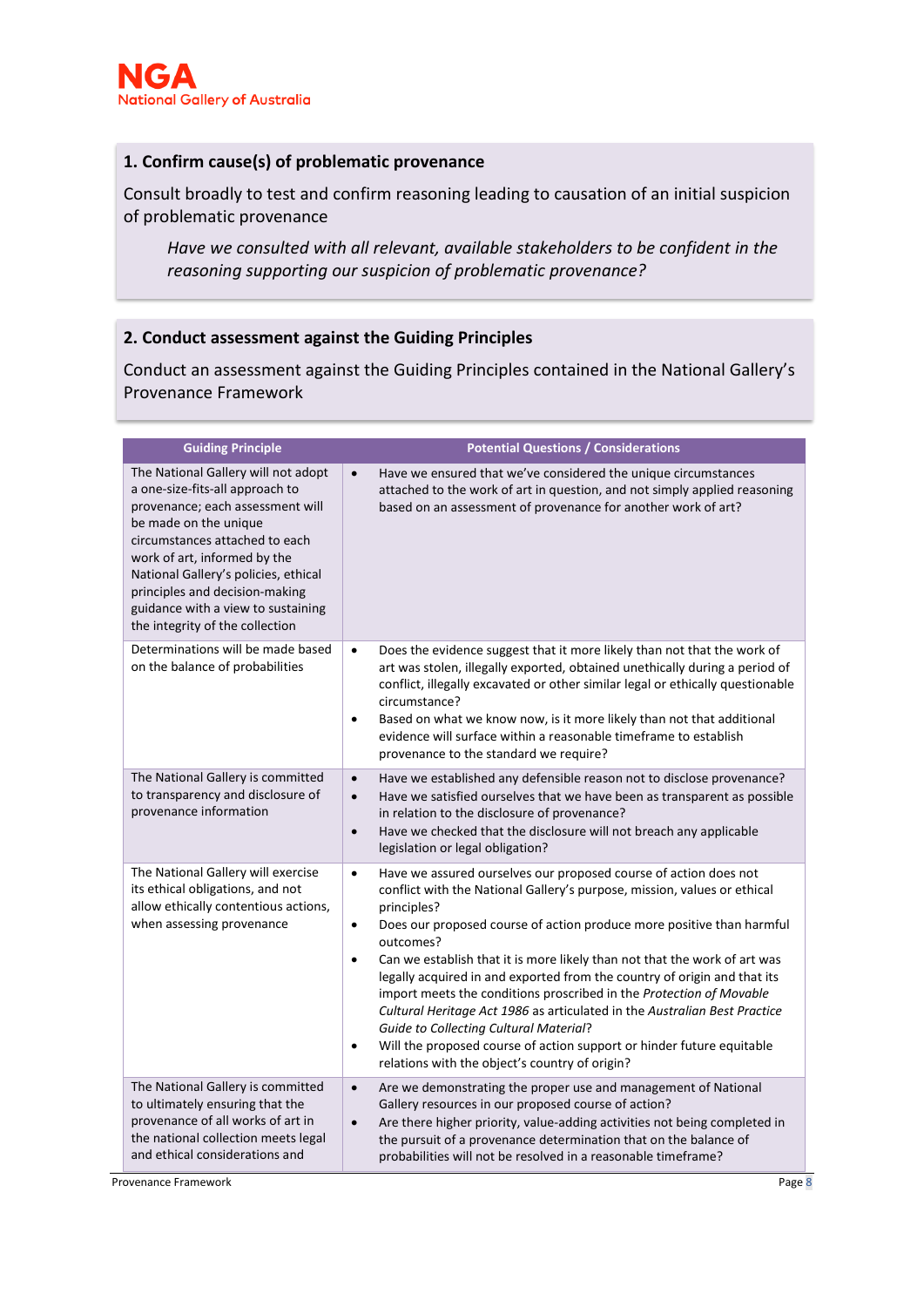

**Guiding Principle Potential Questions / Considerations**

standards

#### **3. Assessment testing**

For assessments with a low level of confidence or certainty, escalate the matter to the National Gallery Collections Committee.

#### **4. Select a course of action**

In making a recommendation to the Director the Provenance Working Group considers the available options and assesses what course of action will produce the most good, the least harm, and best support the Gallery's Provenance Guiding Principles and make a determination. Such a recommendation may include:

- Continue to conduct research into the provenance of the work of art
- Make a determination that sufficient provenance has been established to remove a problematic classification from the work of art
- Recommend to the relevant Delegate that the work of art be deaccessioned
- Pause all activity relating to the provenance of the work of art and return to its assessment at a later date
- Approach an external expert or advisor for additional assistance in completing the assessment and/or forming a determination

#### **5. Implement decision, and record the rationale behind making it**

#### **6. Evaluate decision**

*Did the decision address the needs and concerns of all stakeholders? Was it successful in mitigating legal and ethical concerns? If it happened again, would different measures be considered?*